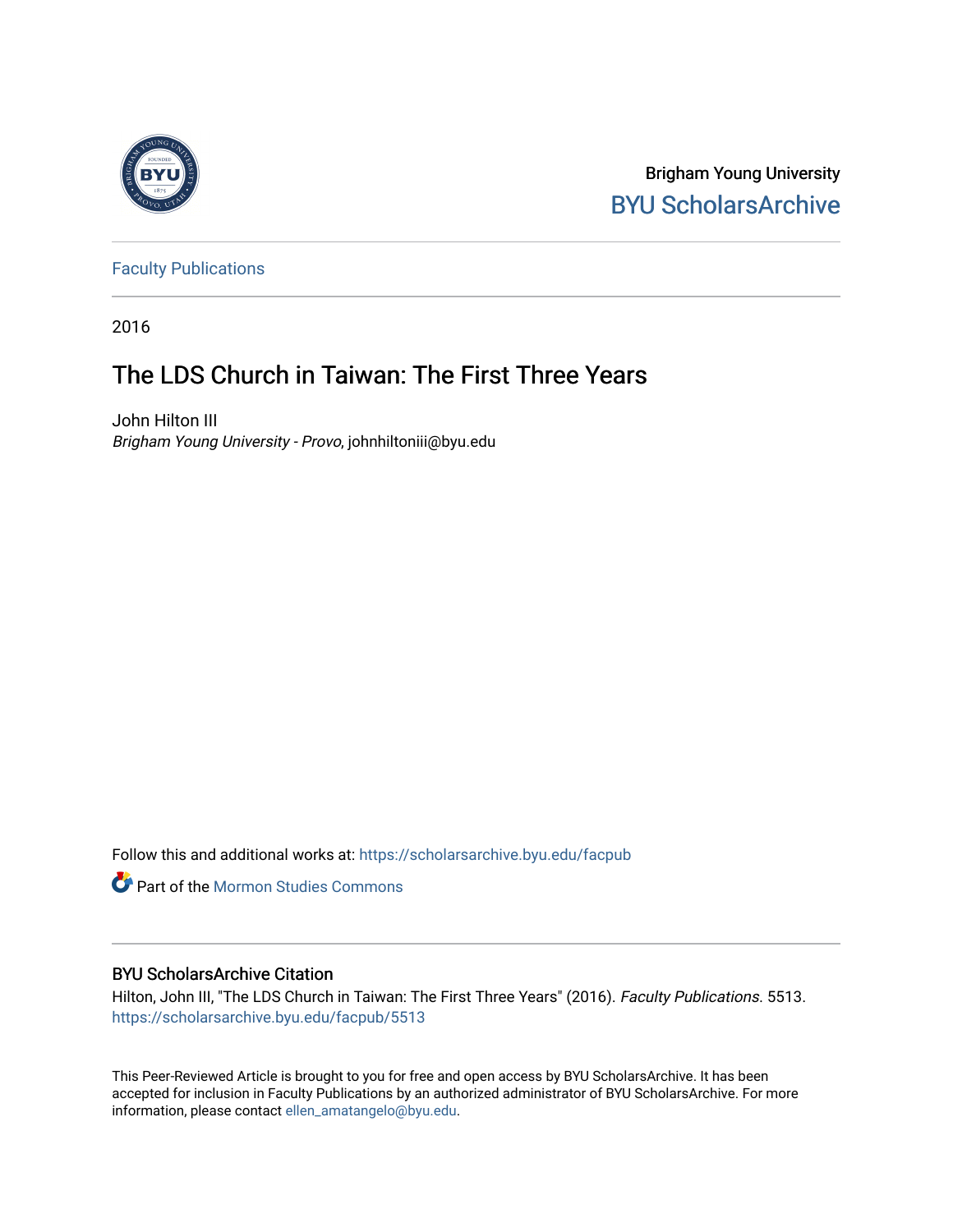# **The LDS Church in Taiwan: The First Three Years**

*John Hilton III*

*John Hilton III is an assistant professor of ancient scripture at Brigham Young University. He received his MEd from Harvard University and his PhD from Brigham Young University. He researches a wide variety of topics and has published over fifty peer-reviewed articles in journals such as* Educational Researcher, Christian Higher Education, *and* The Journal of Mormon History. *John has been studying Mandarin for ten years and has deeply appreciated the opportunity to experience firsthand the faith of the church members in Taiwan.*

## **Introduction**<sup>1</sup>

Located approximately one hundred miles east of continental Asia, the island of Taiwan has a rich and complicated history.<sup>2</sup> The history of Taiwan intersected with the history of The Church of Jesus Christ of Latter-day Saints (LDS) when LDS military personnel were stationed there in 1955. This led to the celebrated date of June 4, 1956,<sup>3</sup> when the ship

2. Several aspects of the history of Taiwan are disputed for political reasons. These issues are beyond the scope of this article; for a more comprehensive history of Taiwan, see Jonathan Manthorpe, *Forbidden Nation: A History of Taiwan* (New York: Palgrave Macmillian, 2002).

3. There have been some small discrepancies in the literature about this important date. Some have reported that the missionaries arrived on June 2, 1956. This is based on a statement from H. Grant Heaton, Southern Far East Mission Historical Report, June 1956, 2 (hereafter cited as SFEM), which says, "June 2, 1956. Four missionaries left Hong Kong aboard the SS Szechuen enroute to Formosa [Taiwan] where they will begin work there on that Nationalist Island." However, the travel to Taiwan took two days; the missionaries arrived in June 4, 1956 (SFEM, September 30, 1958, 18). Melvin Fish lists their arrival date as June 3, 1956. Melvin C. Fish, *Missionary Experiences of Melvin C. Fish* (Cedar City, Utah: Melvin C. Fish, 2006), 41; however, he later stated that it was on June 4, 1956. Personal communication, December 5, 2014. Weldon Kitchen's 2013 published account of

<sup>1.</sup> At the outset of this article I express appreciation to the many people in Taiwan and throughout the world who contributed to this research. Dozens of people have provided extensive help in preparing this manuscript. Although space does not permit me to express gratitude to each of them, I would like to acknowledge the generous assistance provided by Liang Shih Wei and his associates in Taiwan. The efforts of my research assistant Jaron Hansen and Ardis Kay Smith at the LDS Church History Library were also extremely helpful.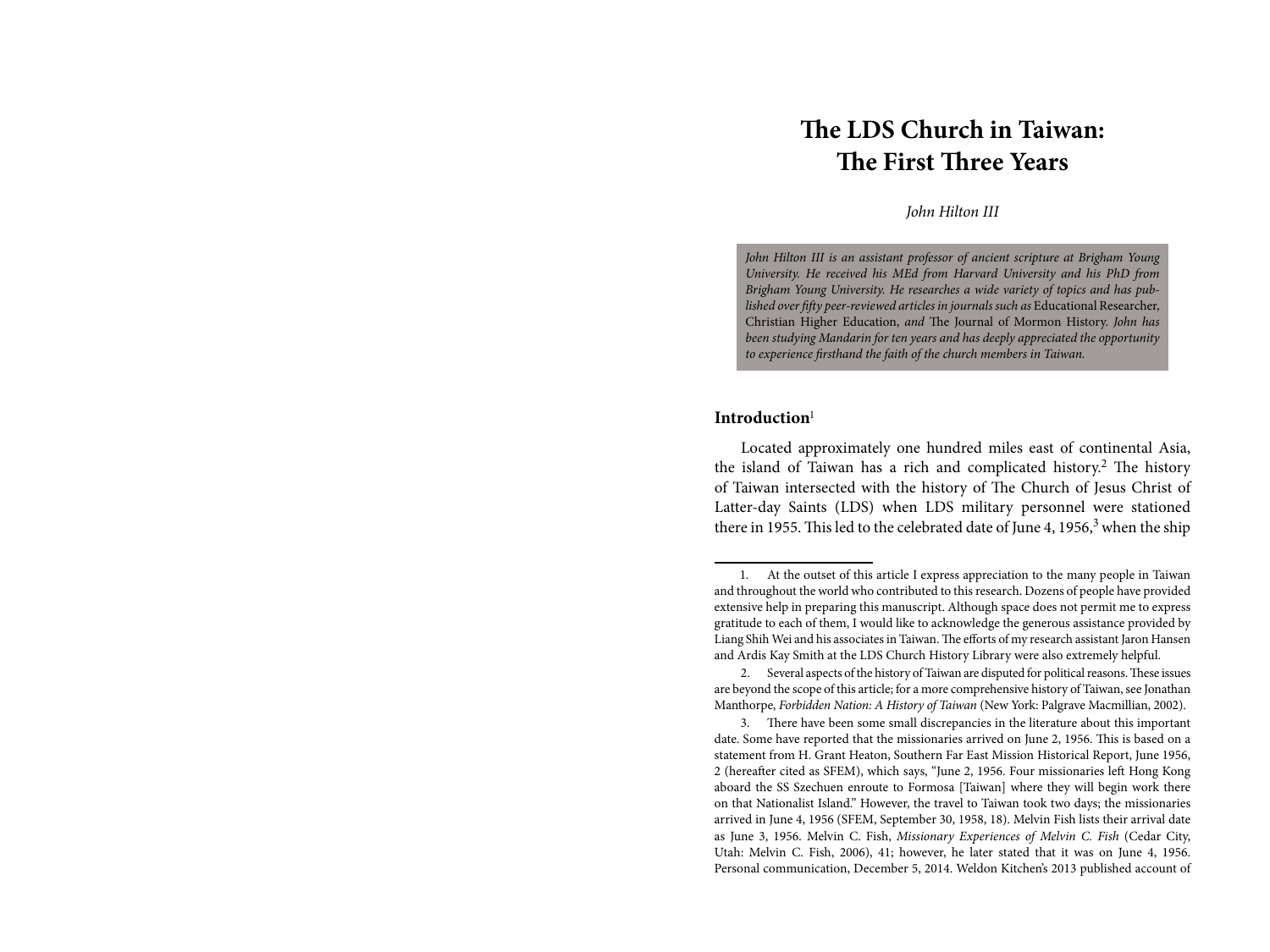SS Szechuen<sup>4</sup> carried among its passengers four LDS missionaries.<sup>5</sup> While this would be the first time LDS missionaries would begin proselyting efforts in Taiwan, Christian missionaries had sailed into Taiwan's harbor centuries previously. The purpose of the present study is to provide glimpses into the efforts of early LDS missionaries in establishing the LDS church in Taiwan between the time of their arrival on June 4, 1956, and the dedication of the island by Elder Mark E. Peterson of the Quorum of the Twelve Apostles on June 1, 1959. I will first provide a brief background of initial Christian proselyting efforts, as well as an overview of contemporary issues in Taiwan during the decade prior to the arrival of the LDS missionaries.

The precise date of the first Christian missionaries arriving in Taiwan is unclear; however, it is likely they came with early Dutch explorers who arrived in Taiwan in 1624.<sup>6</sup> In 1626, Spanish missionaries entered the Keelung harbor (the same harbor entered by the LDS missionaries 330 years later) and began proselyting initiatives.7 Although efforts were made to convert native Taiwanese to Protestantism or Catholicism, little progress occurred and ultimately the Europeans were driven out of Taiwan by military forces from China.<sup>8</sup>

In 1858, treaties stemming from the Second Opium War allowed for missionaries to enter portions of China, including Taiwan. The following century was marked with multiple proselyting efforts, particularly by the Presbyterians and Catholics.<sup>9</sup> This time period was also one of difficulty in Taiwan, as it was ceded to Japan as an outgrowth of the First Sino-Japanese war in 1895. The Japanese initially allowed missionary work to continue, although they restricted non-Presbyterian Protestant religions from proselyting, believing that denominational differences could cause difficulties. This policy was later relaxed in the 1920s as additional Protestant denominations were allowed to establish congregations in Taiwan.<sup>10</sup>

In the latter part of the 1930s and early years of the 1940s Japan utilized Taiwan as a launching pad for armed conflict in World War II. At the end of the war, Allied forces agreed that China would govern Taiwan. While not all Taiwanese were ready for a new government, "overall the Taiwanese masses, war-weary, eager for the normality of peacetime, and hoping for better economic conditions, generally accepted the change in administration and prepared to greet their fellow Han Chinese."<sup>11</sup> However, peace was not immediately forthcoming. China itself was in a civil war between the Kuomintang party and the Communist Party of China. Ultimately, the Communist Party of China won this war, and approximately two million Kuomintang leaders, soldiers, supporters, and refugees fled to Taiwan. The Kuomintang leaders made Taiwan their relocated capital of what they referred to as the Republic of China, while the Communist party established the People's Republic of China on mainland China. The time period between 1945 and 1955 was a challenging one as native Taiwanese (most of whom did not speak Mandarin, the most common language of the Kuomintang) dealt with additional changes and also faced the threat of war from the People's Republic of China. However, in 1954 the United States signed a mutual defense treaty with Taiwan, and the fear of war began to subside.

So far as can be determined, the first member of The Church of Jesus Christ of Latter-day Saints to live in Taiwan was Captain Stanley C. Simiskey, an American military officer who arrived in 1955. Simiskey joined the United States Army Air Corps in 1943. He and his wife Julia had been married for slightly more than three years at the time. Simiskey served in

his experiences in Taiwan also lists the arrival date as June 3; however, upon consulting his June 1956 journal entries, he found that the arrival date was in fact June 4, 1956, and he had three separate journal entries for June 2, 3, and 4, with the arrival to Taiwan clearly occurring on June 4. See Weldon Kitchen, *The Taiwan Experiences of Weldon Kitchen* (American Fork, Utah: Weldon Kitchen, 2013), 7–8; and Weldon Kitchen, journal, June 2–4, 1956; copy in possession of author.

<sup>4.</sup> This is the spelling used in The Southern Far East Mission Historical Report, June 30, 1956, 2. The document has a variant spelling of "SS Szechuan." While there are different forms of Romanized Chinese writing, in this article I generally follow the spelling of the cited sources. In addition, in Chinese, names are usually presented with the last name appearing first. I utilize this convention in this paper.

<sup>5.</sup> For additional general context see Feng Xi, *A History of Mormon-Chinese Relations: 1849–1993* (PhD diss., Brigham Young University, 1994); and Lanier R. Britsch, *From the East* (Salt Lake City: Deseret Book, 1998). Their work on the church history in Taiwan was foundational to this present study.

<sup>6.</sup> Hollington Kong Tong, *Christianity in Taiwan: A History* (Taipei: China Post, 1961).

<sup>7.</sup> José Eugenio Borao, "The Dominican Missionaries in Taiwan (1626–1642)," in *Missionary Approaches and Linguistics in Mainland China and Taiwan* (Leuven, Belgium: Leuven University Press, 2001), 101–32.

<sup>8.</sup> This is a simplification of an outgrowth of a conflict between the Ming and Qing dynasties. For additional details, see Murray A. Rubinstein, "Taiwanese Protestantism in Time and Space, 1865–1988," in *Taiwan: Economy, Society and History*, ed. E.K.Y. Chen, Jack F. Williams, and Joseph Wong (Hong Kong: Centre of Asian Studies, 1991).

<sup>9.</sup> Tong, *Christianity in Taiwan*, 33.

<sup>10.</sup> Rubinstein, "Taiwanese Protestantism in Time and Space."

<sup>11.</sup> Gary Marvin Davison, *A Short History of Taiwan* (Westport, Conn.: Praeger, 2003), 76.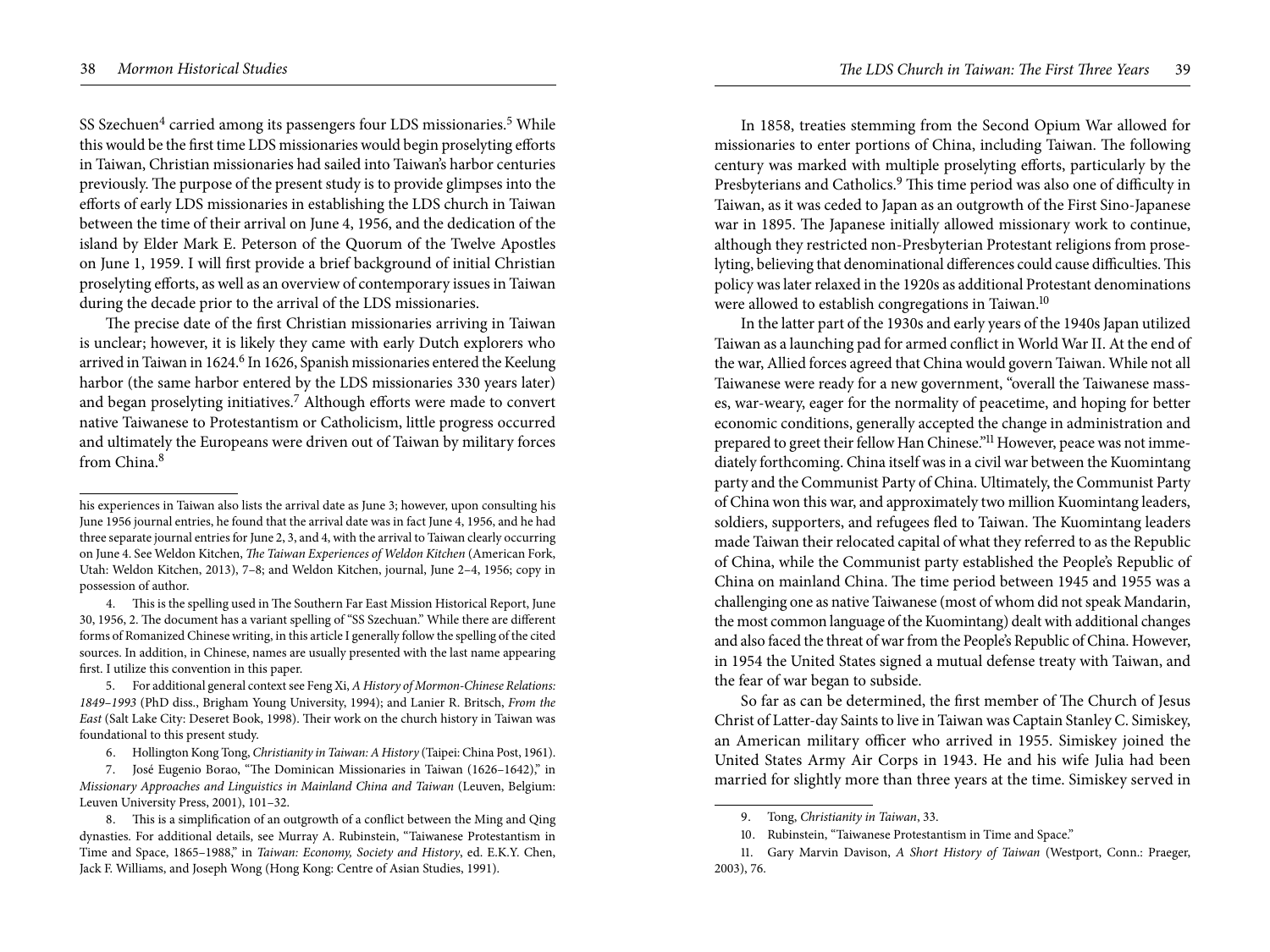several different locations, including Guam, where he was baptized in 1947. In 1955, Simiskey was again assigned internationally, this time to Taiwan. Although his family would later join him, Simiskey initially traveled to Taiwan alone. En route to Taiwan, Simiskey spent a month at the Clark Air Force Base in the Philippines.<sup>12</sup>

In July 1955, Simiskey met Joseph Fielding Smith, who was traveling to Hong Kong to establish the Southern Far East Mission. Simiskey recorded, "The Apostle's wife was with him as well as H. Grant Heaton and his wife. Brother Heaton was to be President of the Southern Far East Mission. They set me apart to be the Group Leader in Taiwan when I got there."<sup>13</sup>

Nearly one year later Heaton would write Simiskey a letter informing him that Heaton was about to send four missionaries to serve in Taiwan. He asked Simiskey to "rent an apartment on the 1st of June so they can move in it [when they arrive on June 4]. . . . Make the rent month by month and do not make any commitment longer than one month. We may want to buy there after we have been there for awhile."<sup>14</sup> Simiskey followed these instructions and eagerly anticipated the arrival of the first four missionaries to Taiwan.

## **Early Labors in the Southern Far East Mission**

These four missionaries, Elders Duane W. Degn, Melvin C. Fish, Weldon J. Kitchen, and Keith A. Madsen, had already been serving in Hong Kong for a period of several months prior to their arrival in Taiwan. They had all been called to serve in the Southern Far East Mission, a mission which opened in 1955.<sup>15</sup> Elders Degn and Madsen had been two of the first eight missionaries to arrive in the Southern Far East Mission, with Elders Fish and Kitchen following six weeks later. Heaton, their twenty-six-year-old mission president, assigned these four elders to begin learning Mandarin, so they could eventually go to Taiwan and commence the work on that island.

In Hong Kong most people spoke Cantonese, making learning Mandarin very challenging for these missionaries. Missionaries from other

- 14. H. Grant Heaton, letter to Stanley Simiskey, May 8, 1956; copy in possession of author.
- 15. For an overview of the Southern Far East Mission more generally, see Britsch, *From the East*.

denominations also struggled with language issues in Taiwan.16 In fact, while traveling from the United States to Hong Kong the LDS missionaries received discouraging words about the daunting task that lay before them. Fish recounts, "[While on the voyage to Hong Kong] I had become acquainted with a Catholic priest. When he heard that we were going to Hong Kong where we would be teaching the Chinese people and that we would only be there for three years he laughed and said, 'There is no way you can be effective at all. I have studied Chinese for six years and I still have trouble carrying on a conversation. How do you expect to learn enough Chinese before you go home to be able to teach anything?' I responded by saying, 'We believe in the gift of tongues.'"<sup>17</sup>

While the Lord would bless the missionaries with the gift of tongues, they also worked diligently to learn the language. Fish reported on their approach:

For the first month and a half we had full-time Language teachers. We hired a man and his wife who had been English Professors in a major University in China. . . . The husband taught Elder Degn and Elder Madsen for a half a day while his wife was teaching Elder Kitchen and I, then the other half of the day we would switch. That way we were able to hear the language spoken by more than one person. Our routine was to alternate our time spent with the teacher. Each one would spend one hour with the teacher, one on one, then one hour studying alone, and then back with the teacher again. This routine was kept up for ten hours each day. In addition to the language study, we were expected to spend at least three hours a day in studying the gospel.<sup>18</sup>

# **Initial Missionary Efforts in Taipei**

After eight months of language learning (the time period was prolonged due to difficulties in obtaining visas), they were ready to go to Taiwan. The missionaries were greeted by Simiskey and his family; they were, in the words of Kitchen, "a godsend to us elders. Our own parents could not have shown more love and concern for our welfare than what was shown to us by the Simiskeys. Before our arrival they had already rented a two-bedroom

<sup>12.</sup> Stanley C. Simiskey, "My Story," personal recollection, July 20, 1999; copy in possession of author.

<sup>13.</sup> Simiskey, "My Story," 22.

<sup>16.</sup> Christine Louise Lin, "The Presbyterian Church in Taiwan and the Advocacy of Local Autonomy," Sino-Platonic Papers 92 (January 1999), 58.

<sup>17.</sup> Fish, *Missionary Experiences*, 12.

<sup>18.</sup> Fish, *Missionary Experiences*, 16.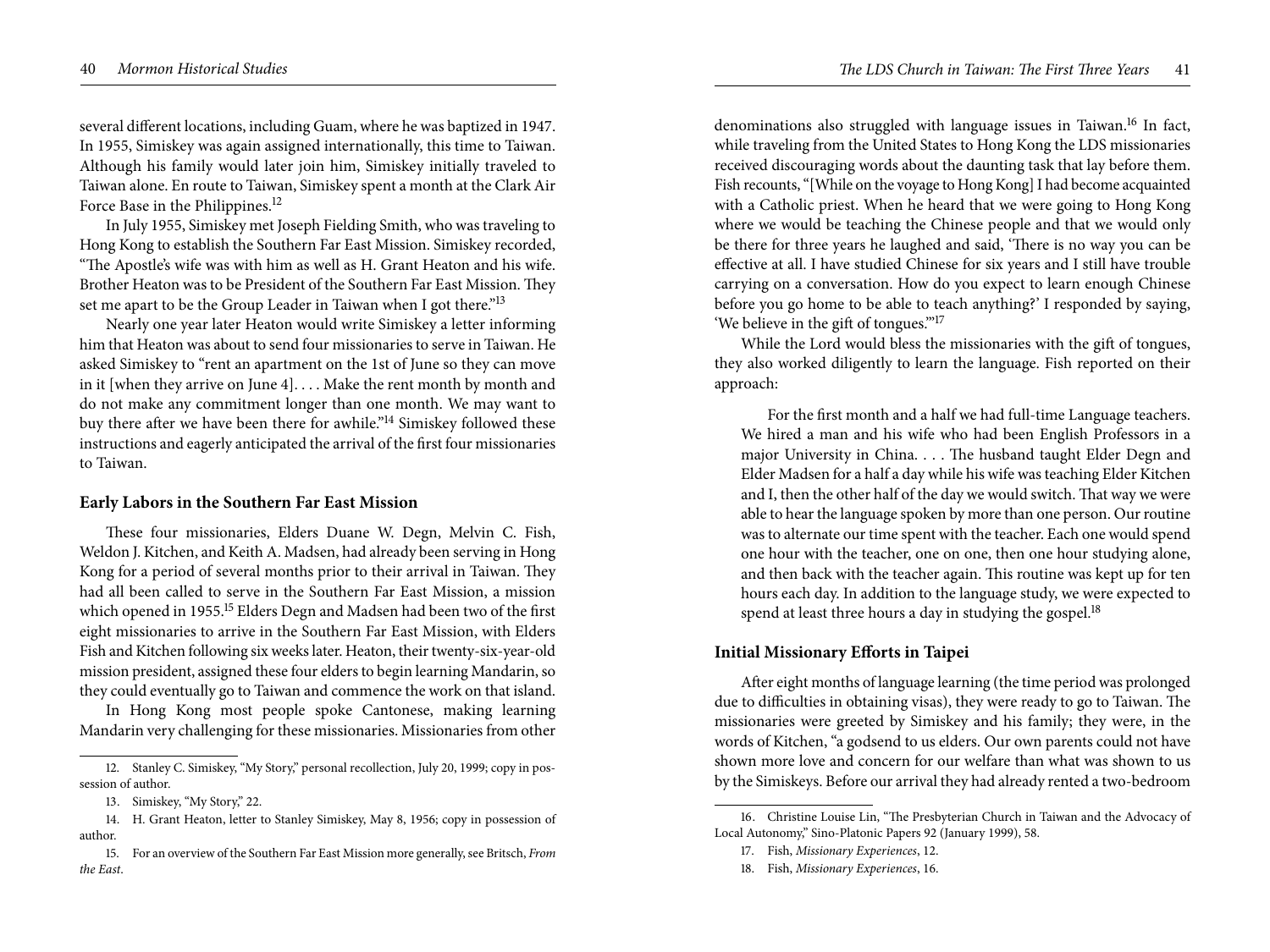house for us to live in. They had it completely furnished with bunk beds, dressers, dining table, and chairs."19 Thus Simiskey and his family provided critical support to the nascent church in Taiwan.20

In a 1958 mission report, Kitchen reflected on the early weeks of their missionary labors:

Arrangements had been made for us to hold our Sunday services at the Taipei American School. For the first while all meetings were conducted in English. Our tracting work began, but the work went slow at first as our language was still very poor. The people were very kind and courteous and would listen patiently as we were sweating blood trying to speak Chinese. The studying that we had done in Hong Kong seemed to have been useless. Several [people] allowed us to return but showed no interest in the gospel. To make matters worse, we had no literature to leave with them. It wasn't until the latter end of the summer that we received four copies of the Joseph Smith Story in Chinese.21

In addition to the difficulties with the language, missionaries in the Southern Far East Mission, which encompasses Hong Kong, Taiwan, and other locations, found it somewhat difficult to teach investigators everything they needed to learn in the few lessons typically prescribed for missionaries to teach. As a result, President Heaton created a rigorous teaching program that included seventeen lessons to be taught before baptism, followed by an additional twenty lessons taught after baptism. Thus if the missionaries taught an individual once a week, it would take at least four months to prepare that person for baptism, followed by an additional four to five months of post-baptismal instruction.<sup>22</sup>

It was felt that these lessons were necessary, particularly when teaching individuals with a limited understanding of Christianity. As one of the first missionaries wrote, "Many non-Christians [in Taiwan] don't think much of Christians. We have to prove we are not just like the others. . . . It's rather hard to use the Bible as proof when people do not accept the Bible."<sup>23</sup> In order to enhance the effectiveness of their teaching, missionaries would use flannel board cutouts in order to help people visualize their message.

One interesting phenomenon that the missionaries encountered soon after their arrival was that their movements were tracked by the Taiwanese government. Melvin Fish recorded the following regarding one Eva Wang: "She was a member of the Chinese secret police. She was assigned to keep track of the Mormon Elders. She invited us to an elaborate meal and entertainment about twice a year. It was always a pleasant event. She would ask us a lot of questions. We knew that it was time for her to make her semi-annual report on us. We had nothing to hide so we told her everything she wanted to know. That made it easy for her and we looked forward to our dinner appointments."24

Another challenge the early missionaries faced was keeping their home secure. Kitchen recalled, "Although each house was protected with an eight foot stone wall around it with broken glass embedded on the top to keep out any intruders, [a] person figured out a way to get over the fence and break into the house. When we returned home, we found the house in complete disarray. Everything was thrown about in search for these items. I had not yet bought a camera and fortunately only had ten American dollars in my dresser drawer, so my loss was rather minimal. However the others lost

<sup>19.</sup> Kitchen, *The Taiwan Experiences*, 7–8.

<sup>20.</sup> When Simiskey was transferred in May of 1957, Lyle Simonson, another serviceman, took his place as branch president. SFEM, June 30, 1957, 1. Following Simonson, Weldon Kitchen was called as branch president. SFEM, June 30, 1958.

<sup>21.</sup> SFEM, September 30, 1958, 18.

<sup>22.</sup> H. Grant Heaton and Luana C. Heaton, comps., *A Documentary History of the Chinese Mission 1949–1953, Southern Far East Mission 1955–1959* (Salt Lake City: N.p., 1999), 32, 35–36. Outlines of these lesson plans are as follows: 1. Joseph Smith Story, 2. Book of Mormon, 3. Godhead, 4. Sin and Atonement, 5. Teachings of Christ, 6. Church of God, 7. Apostasy, 8. Restoration of Authority, 9. Restoration of Principles, 10. Baptism, 11. Holy Ghost, 12. Call to Repentance, 13. Introduction to Plan of Salvation, 14. Pre-Existence, 15. Death to Resurrection, 16. Millennium, 17. Judgment. Following baptism, the convert next received the following twenty lessons: 1. Pre-Existence, 2. Creation, 3. Fall of Adam, 4.

Adam to Moses, 5. Children of Israel, 6. Moses to Christ, 7. Birth and Boyhood of Christ, 8. Ministry of Christ, 9. Death and Resurrection of Christ, 10. Christ visits the American Continent, 11. Church of Christ and the Apostles, 1 Peter, 12. Church of Christ and the Apostles II–Paul, 13. Church of Christ and the Apostles III–John, 14. Apostasy–Historical, 15. Apostasy–Doctrinal, 16. Restoration Reformation, 17. Restoration: Joseph Smith and the Book of Mormon, 18. The Church of Jesus Christ of Latter-day Saints: Revelation, 19. The Church of Jesus Christ of Latter-day Saints: Organization, 20. The Church of Jesus Christ of Latter-day Saints: Recognized by God.

<sup>23.</sup> Bernard Knapp, undated letter home. Based on its placement in his mother's record of his letters, it was likely written in April 1958.

<sup>24.</sup> Fish, *Missionary Experiences*, 67. The LDS missionaries were not alone in being monitored by the government. Lillian Dickson, a Christian missionary who served among the mountain people of Taiwan, wrote regarding other Christians being monitored by the government. See Lillian Dickson, *These my People: Serving Christ among the Mountain People of Formosa* (Grand Rapids, Mich.: Zondervan Publishing House, 1958).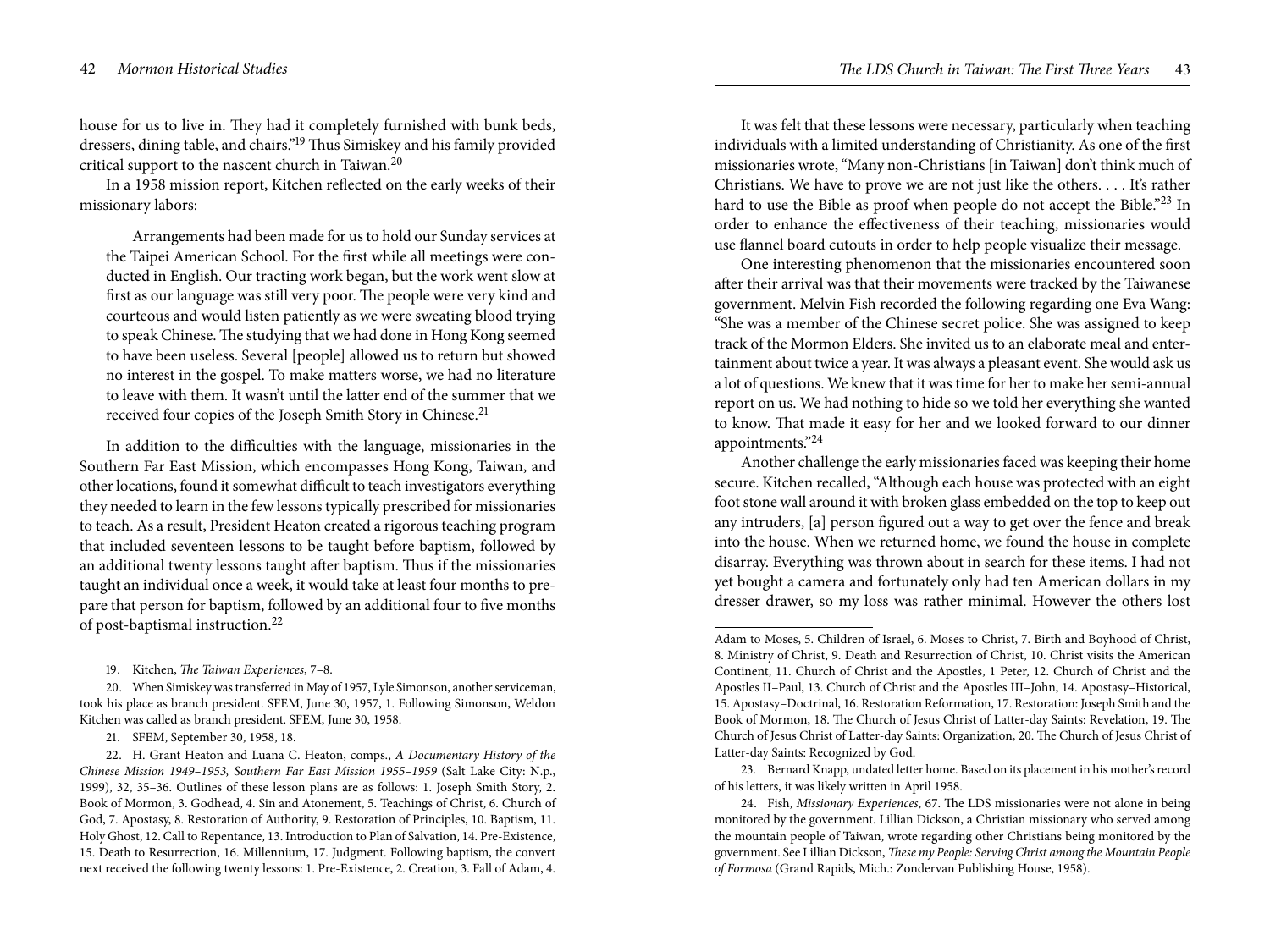much more. Upon hearing about this incident, one of the American Church members brought us a watchdog."25 Speaking of this watchdog, early missionary Michael Walker added that her name "was 'Pandy.' She was black and white, about 20 to 30 pounds, and a very well-behaved dog. She saved us more than once. . . . Pandy warned us a couple of times, barking in the middle of the night. Both times, as I looked out the front window, I saw someone going back over the fence."26

# **The First Baptisms**

The first person to be baptized in Taiwan was Robert H. Hinkley Jr., who received this ordinance prior to the missionaries arriving in Taiwan. Hinkley, an active-duty serviceman, had been born in Burley, Idaho, and was stationed in Taiwan. His sister began sending him issues of the *Improvement Era*, and Hinkley grew interested in the church. Hinkley arrived in Taiwan before Simiskey, so he needed to wait until Simiskey was stationed in Taiwan to be baptized. When Simiskey arrived, Hinkley was baptized in the Tam Sui River in April of 1956.<sup>27</sup>

On July 22, 1956, the second LDS baptism was performed in Taiwan.<sup>28</sup> Thomas Kintaro, a member of the military was baptized by President Simiskey and confirmed by Elder Degn. Kintaro's wife had been an active member of the church and "through association with the missionaries and Branch activities and members, Brother Kintaro grew sufficiently in the gospel to be baptized and eventually ordained to the office of an Elder before departure from [Taiwan]."29

Shortly thereafter, Chin Mu Tsung<sup>30</sup> became the first Taiwanese individual to be baptized. Kitchen recounts:

- 28. SFEM, September 1956, 6.
- 29. SFEM, December 1957, 12.

30. The earliest mission records, such as SFEM, December 1956, 3; and SFEM June 30, 1957, 9, refer to this individual as "Richard Chin." However, another entry refers to "Chin Mu Tsung (Richard)" receiving the Melchizedek priesthood. See SFEM, September 1960, 25. I have assumed this is the same individual as the first Taiwanese individual to be baptized.

[Hinkley] became excited over the missionary spirit and began teaching a Chinese soldier who was assigned to work in his department. This young Chinese soldier had been sent to America for a year to learn some special military strategy in conjunction with his military assignment. With this experience, he had developed a rather good command of the English language. He took on the English name of Richard. The Book of Mormon had not yet been translated into Chinese, but with his English background, he was able to read the Book of Mormon. That, along with what Bob taught him, gave him a testimony of the gospel, which led to his baptism [performed by Brother Hinkley.]<sup>31</sup>



*Robert Hinkley baptizing Richard Chin, ca 1956. Photograph courtesy of Weldon Kitchen.* 

On October 15, 1956, four additional missionaries arrived in Taiwan. They were Lewis F. Wiser, R. Michael Walker, Gary S. Williams, and Mark K. Freebairn.<sup>32</sup> Michael Walker reminisced about his first day in Taiwan: "Elders Fish and Madsen had a cottage meeting there that night. I thought it was quite interesting, although I didn't understand a word of it."33 With the

<sup>25.</sup> Kitchen, *The Taiwan Experiences*, 8–9. See also, SFEM, September 1956, 6.

<sup>26.</sup> Michael Walker, personal history; copy in possession of author.

<sup>27.</sup> See "Hinkley, Robert H. Jr," obituary posted on KMVT.com, January 25, 2016, http:// www.kmvt.com/content/obituaries/366434451.html; and Lisa Hansen, "Eulogy of Robert H. Hinkley Jr."; copy in possession of author.

<sup>31.</sup> Kitchen, *The Taiwan Experiences*, 11.

<sup>32.</sup> SFEM, December 1956, 1–2.

<sup>33.</sup> Michael Walker, oral history, telephone interview by author, October 29, 2013.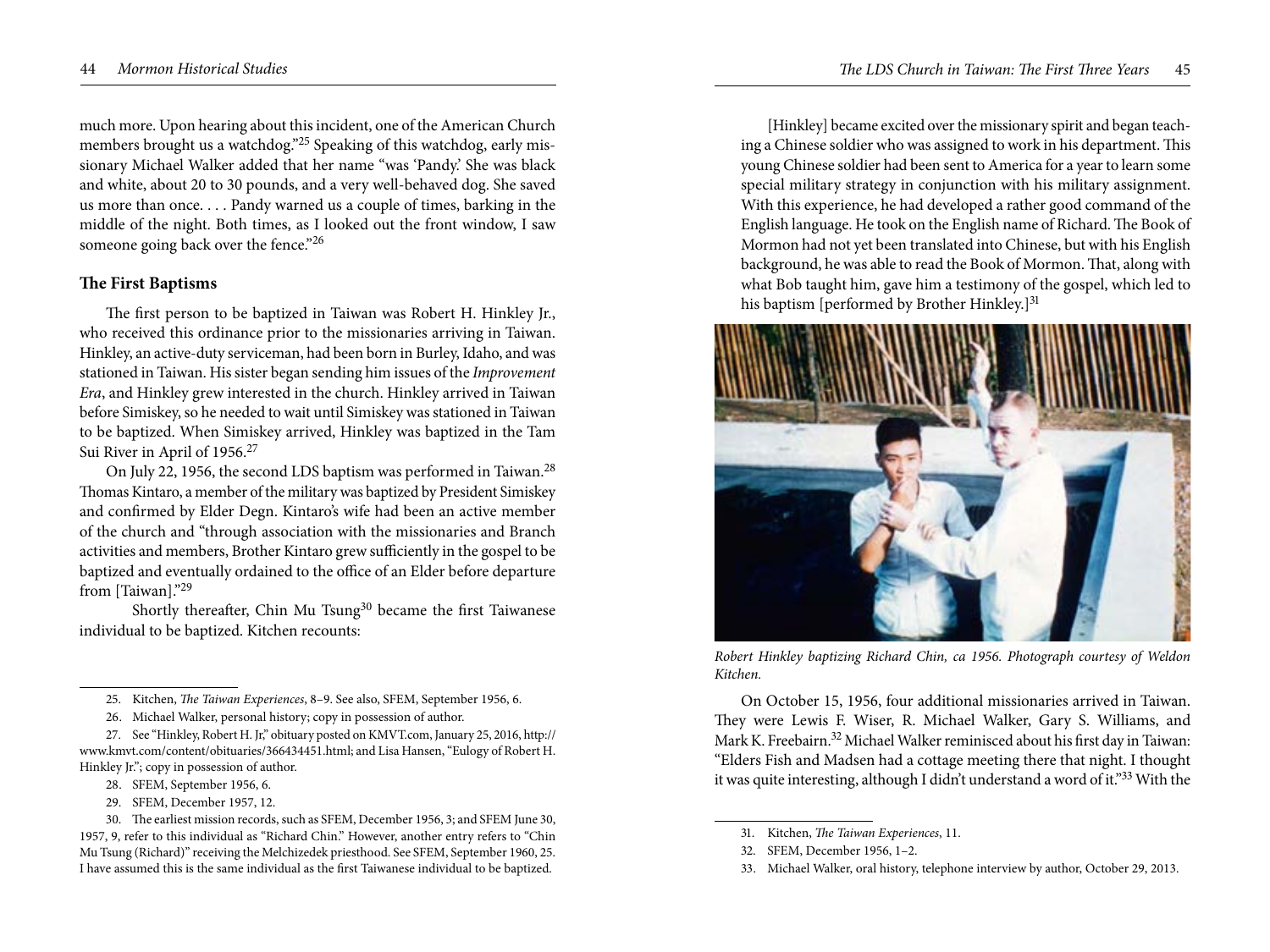arrival of four more missionaries, new living quarters were found, with four missionaries living in each home, which also doubled as meeting places.<sup>34</sup> As a result, the missionaries began holding church meetings in two separate locations, known as the "Ta An Branch" and the "Chung Shan Branch."35

While tracting was a primary approach for meeting new investigators, the missionaries also devised more creative ways of making contacts. One of these was sponsoring basketball games so that they could meet people in a less formal setting. The Taiwan Elders reported in a mission newsletter that "The missionaries scheduled a basketball game between themselves and a group of Chinese army officers. They all learned that six months is a long time to be away from the basketball court. The people said that we tied with them but they were probably just being gracious toward us. It was a good way to make friends with the people and may bring contacts to the missionaries."36

# **The Death of Keith Madsen**

On December 31, 1956, just eleven days after the mission published that cheerful statement about basketball, tragedy struck. Kitchen recorded that while en route to a basketball game with some investigators, "Elder Madsen was carrying the basketball in one hand. . . . We were strung out over a hundred yard span on the road. I was closest to him, maybe ten yards in front of him. As I happened to look back, I saw his front wheel jackknife, throwing Elder Madsen up over the handle bars, causing him to come head first down on the concrete road."37

Elder Madsen was knocked out and never regained consciousness. Two days later he passed away. President Heaton immediately came to the island, held a funeral service, and made arrangements to take Elder Madsen's body back to Hong Kong, as no embalming services were available in Taiwan.

President Heaton recounted:

I was devastated by Elder Madsen's death. When word came of his accident, we immediately offered prayers on his behalf. I felt comforted, and was given some assurance that everything would be alright.

When I saw Elder Madsen in the hospital, I still had this feeling of confidence that he would recover. I felt certain that the Lord would bless him to full recovery.

When Elder Williams informed me that Elder Madsen had passed away, the shock was almost more than I could withstand. I could not weep, nor talk. I was helpless and hopeless. For several hours I had to walk by myself to try and recover my senses. When the weeping finally came, it helped to cleanse my soul, but it did not comfort my spirit.

. . . I became angry with the Lord for letting this happen. I was angry with myself for not being able to provide better medical treatment for Elder Madsen.

Finally, just prior to shipping the body to the United States, a dream came to me in which I was arguing with the Lord about Elder Madsen. I demanded to know why He would let such a thing happen to a young man serving a mission? The answer I received was a rebuke from the Lord. He seemed to say to me, "*Why are you so concerned about Elder Madsen. He has been called to another calling and you do not have any responsibility over him. Why should you be angry if I have called him for My own purposes*." This was not a vision, it was only a dream, but I awakened with a sweet calming spirit which took away all the anger, and the doubt, but not the remorse. I did surely wish the Lord had a better method of calling people He needed, and I doubted if He needed Elder Madsen as much as we did, at that time.<sup>38</sup>

One week later President Heaton returned to Taiwan to hold an important meeting with the seven remaining missionaries. Kitchen wrote that at that meeting,

President Heaton . . . was not only down in heart over the loss of Elder Madsen, but he was also discouraged over the lack of success we were having with our missionary efforts. The missionaries in Hong Kong were having great success at this time, and President Heaton was considering pulling us out of Taiwan and returning us to Hong Kong, where our efforts would be a lot more rewarding. We had at this time

<sup>34.</sup> SFEM, December 31, 1956, 2.

<sup>35.</sup> SFEM, December 20, 1956, 6.

<sup>36.</sup> Ibid.

<sup>37.</sup> Kitchen, *The Taiwan Experiences*, 13.

<sup>38.</sup> H. Grant Heaton, in Heaton and Heaton, *A Documentary History of the Chinese Mission*, 523, emphasis in the original. Kitchen later stated, "We received a tape of the funeral from his parents. Joseph Fielding Smith gave a talk at the funeral and stated that the Lord had a more important mission for him in opening up the missionary work for millions of Chinese in the spirit world." Heaton and Heaton, *A Documentary History*, 497–98.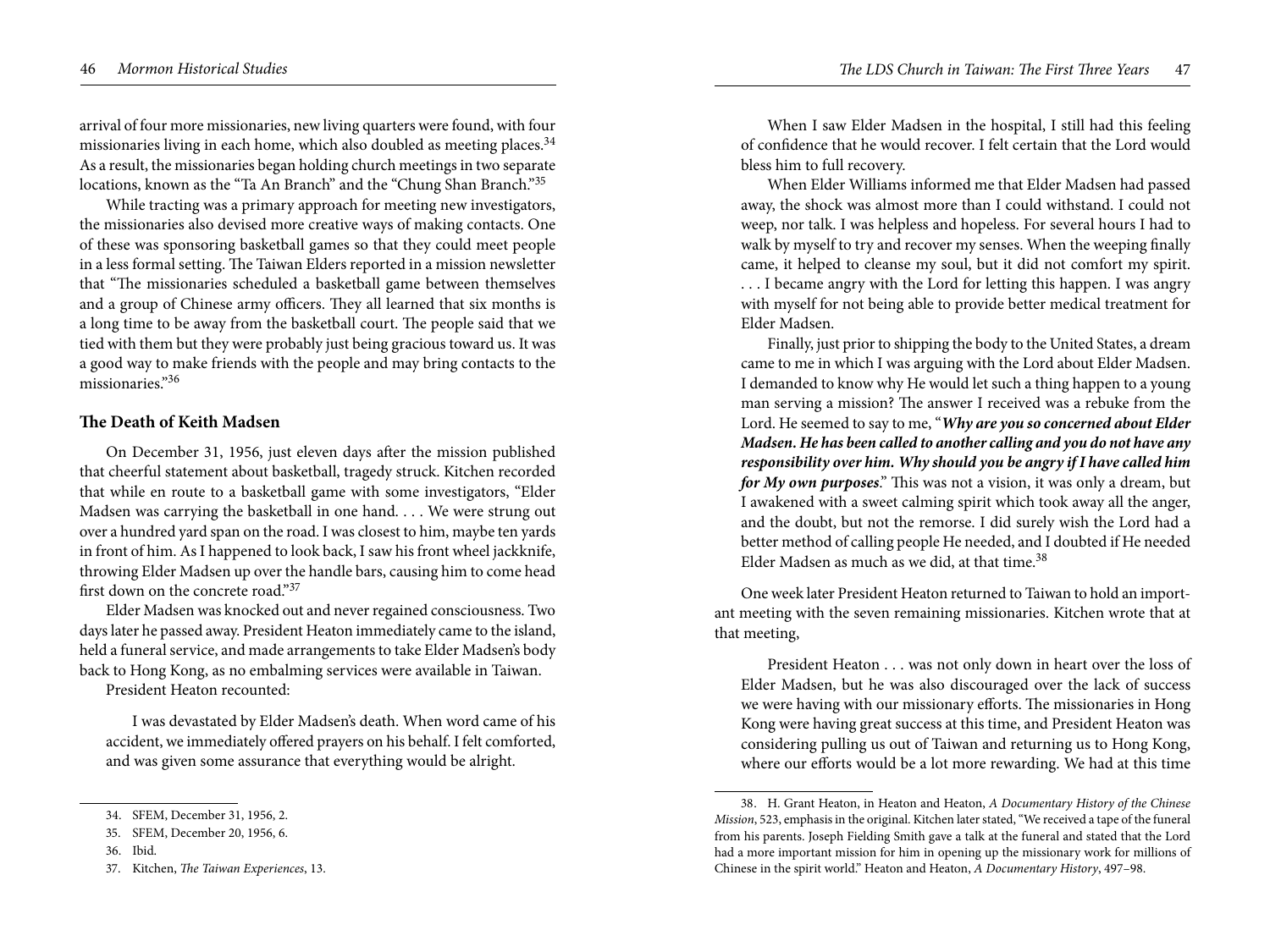been in Taiwan for seven months and had really fallen in love with the place. Our hearts were very heavy, and we despaired over the thought of leaving Taiwan. We pleaded with President Heaton and begged for a little more time before making this decision. He finally conceded and told us he would wait four months before making the decision. With additional energy we engulfed ourselves in the missionary work. We pushed ourselves to the very limit."39

# **The Baptism of Chiu Hung Hsiung and Tseng I Chang**<sup>40</sup>

These additional efforts led to the first two individuals being baptized by the missionaries; the previous individuals baptized in Taiwan had been taught and baptized by the branch members. On April 27, 1957, the missionaries performed their first baptism in Taiwan, in a location up Wu Lai Canyon.41 The first of the two individuals who were baptized that day was Chiu Hung Hsiung (Richard), baptized by Elder Degn.42

Chiu had been one of the individuals with whom the missionaries were going to play basketball with on the day of Madsen's fatal accident, and he was instrumental in helping the missionaries contact other investigators given his language skills. Chiu recounted, "The missionaries were, initially, quite dependent on people who could speak both languages. . . . They were not able to express themselves adequately . . . so whenever I was available I would translate [and] teach."43 Kitchen provided an additional description of how important Chiu was to the initial efforts of the church in Taiwan:

Dick [Richard Chiu] had a pretty good understanding of English, and thus became a big asset to our work. The Book of Mormon had not yet been translated into Chinese, so it became necessary to do some onsite, local translating to convey some of our messages. Dick became a vital link in this regard. Dick Chiu expressed his desire to be baptized. He displayed a strong testimony in the Church—being faithful in every

regard. He was willing to sacrifice anything for the Church. He even offered to give up his bike, his only earthly possession, if that was what the Lord wanted. Another time he showed up for Church right in the middle of a typhoon, with wind gales up to about 100 mph. His faith was certainly not waning.44

An understanding of the gospel came naturally to Chiu. Reflecting on his experiences in learning from the missionaries, Chiu said, "I believe in the church as they explained it to me. . . . The missionaries found it easy to communicate with me and I believed everything they told me, from Joseph Smith story on. . . . The church is very natural to me."<sup>45</sup> Speaking of the day he was baptized he said, "I had the sense that this is where I belonged."<sup>46</sup>

The second person to be baptized that day was Tseng I Chang. He was baptized by Elder Kitchen who recorded the experience of how they first met:

It was during a morning tracting session, November 21, 1956, that Elder Wiser and I rang a doorbell and were greeted by a lovely woman with two small children standing by her side. We introduced ourselves as missionaries from the Church of Jesus Christ of Latter-day Saints. She acted very excited and invited us in for a drink of water. As she served us, we told her that we had a special message that we wanted to share with her regarding a modern prophet who had been visited by God. She seemed very interested, but expressed her desire of having her husband also hear this message. . . . [W]e returned at the appointed hour. We were very graciously invited into their very tiny house. The spirit was strong as I told the Joseph Smith story. They both listened very intently, and at the conclusion of the discussion Brother Tseng bore his testimony that the story was true and the church that was created as its result was indeed God's true church.<sup>47</sup>

As the missionaries continued to instruct Tseng, they were nervous to teach him about the commandments such as the Word of Wisdom and

<sup>39.</sup> Kitchen, *The Taiwan Experiences*, 13–14. See also, personal record of Michael Walker, May 6, 1957; copy in possession of author.

<sup>40.</sup> There are variant spellings of the name "Tseng I Chang" in various SFEM entries. See SFEM, June 1957, 5; June 1958, 3, 14.

<sup>41.</sup> For a more complete account regarding this site, see Trent Toone, "Weldon Kitchen and the Baptismal Waters of Taiwan's Wu-lai Canyon," *Deseret News*, Thursday, January 9, 2014. 42. SFEM, June 30, 1957, 5.

<sup>43.</sup> Chiu Hung Hsiung, oral history, telephone interview by author, November 22, 2013.

<sup>44.</sup> Kitchen, *The Taiwan Experiences*, 14.

<sup>45.</sup> Chiu Hung Hsiung, oral history.

<sup>46.</sup> Ibid.

<sup>47.</sup> Kitchen, *The Taiwan Experiences*, 12. An interesting side note to this story is that the woman herself was already Christian; she did not convert to The Church of Jesus Christ of Latter-day Saints, preferring her own denomination. However, she was happy to support her husband in learning more about the church.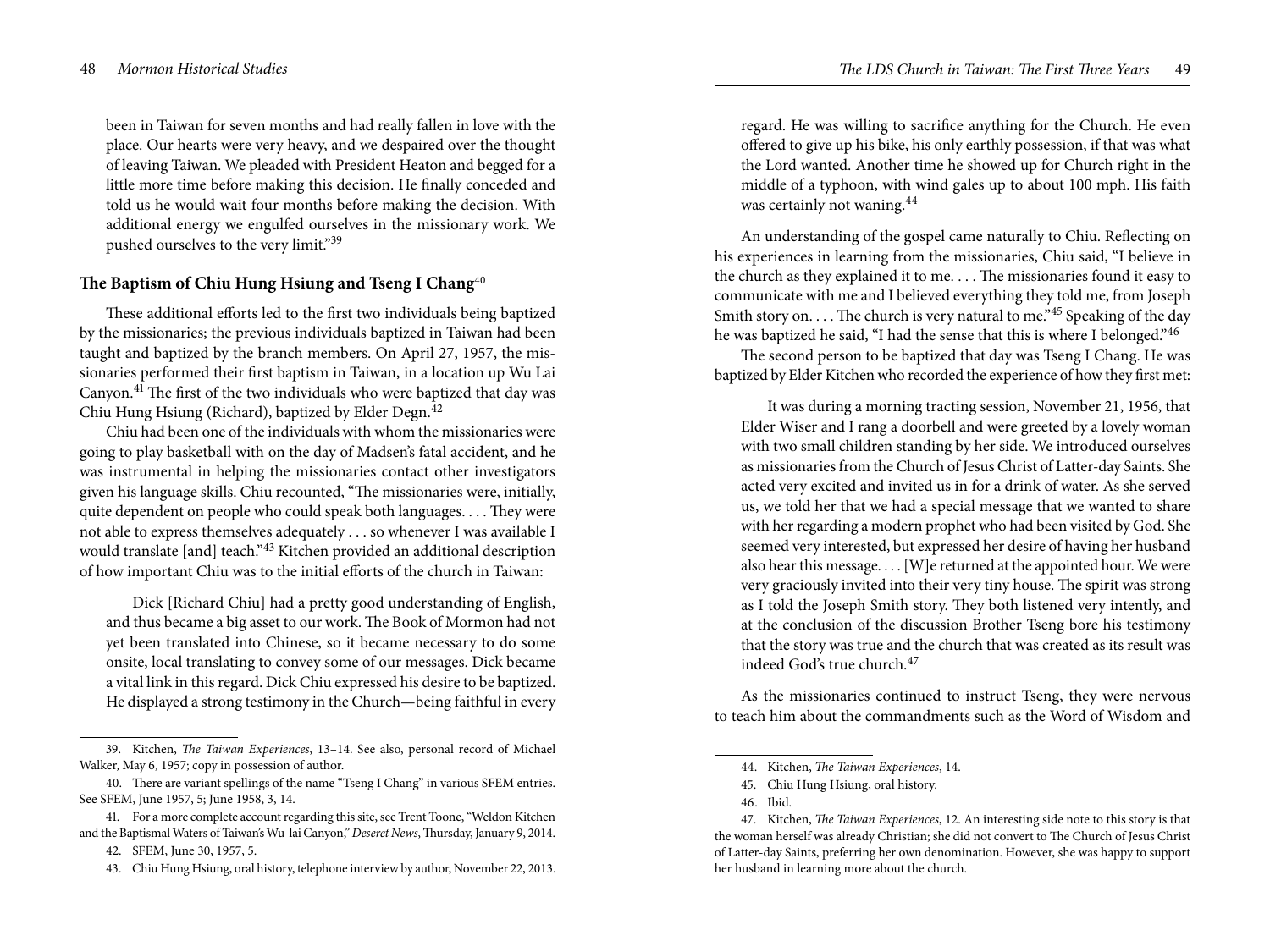tithing. Although Tseng did not drink alcohol or smoke, he did, like most Taiwanese, drink tea. On April 3, 1957, Michael Walker recorded in his journal, "Tonight we gave Mr. Tseng the call to repentance. We asked him about baptism and he said he would like to be baptized. He also said he would obey all the commandments. He wondered about tea but said if God said no tea that was good enough for him. Tea is very hard for the Chinese to give up."<sup>48</sup>

However, the missionaries had saved the most difficult invitation for last. They knew the Tseng family was not wealthy, and they worried that the requirement to give ten percent of their income to the church would cause them to lose interest in conversion. Kitchen recounts:

I took a deep breath and presented the law of tithing, supporting the law by reading the scripture in Malachi 3:8–10. When I finished, Brother Tseng didn't say a word. I decided in my anxiety about the presentation, my Chinese was so poor that he didn't understand a word I had said. I decided to go through it again, making sure I was saying the words correctly. At the conclusion, Brother Tseng still did not say a word. In desperation, I decided to go through the presentation one more time, making VERY SURE I said every word perfect. When I finished, Brother Tseng looked at me and asked me a question. "What is the problem, Elder Kitchen, don't you believe it?" I was completely humbled. He had understood everything the first time through and had accepted all.<sup>49</sup>

The next Sunday, Tseng paid his tithing. Approximately one year later, on April 20, 1958, Tseng would become the first Taiwanese individual to receive the Melchizedek priesthood.50 Speaking about these individuals and other investigators with whom the missionaries were working, President Bringhurst (counselor in the mission presidency) observed, "It is my impression that those people the Elders have contacted and are holding meetings with are some of the finest in the world. It was my privilege . . . to interview two of their contacts for baptism [Chiu and Tseng]. It was a thrill to see how fully they understand the Gospel and hear the testimonies they have of it. It was my feeling that the Elders have some contacts, who when baptized,

will establish a strong foundation and from then on the work will progress very rapidly."51



*The first baptism performed by the missionaries, April 27, 1957. From left to right, Elder Wiser, Elder Kitchen, Richard Chiu, Elder Freebairn, Elder Degn, Tseng I Chang, Elder Walker, Photograph courtesy of Weldon Kitchen.* 

In a mission report dated June 30, 1957, Elder Gary Williams similarly sounded an optimistic note, writing, "The church now has nine members and it will soon double and re-double that number. The Chinese members are working in the organization. They are fine workers with strong faith."<sup>52</sup>

## **Challenges to the Work**

Although missionary work began to progress more quickly after the baptisms of Chiu and Tseng, there were still difficulties. One of these was a series of anti-American riots that took place in the spring of 1957. In a report written by the Taiwan missionaries, they stated:

During the past month doubtless the most noteworthy bit of news is the riot we had here. . . . The riot had its beginning in the court martial

<sup>48.</sup> Personal history of Michael Walker, April 3, 1957; copy in possession of author.

<sup>49.</sup> Kitchen, *The Taiwan Experiences*, 14.

<sup>50.</sup> SFEM, June 30, 1958, 3.

<sup>51.</sup> SFEM, March 31, 1957, 2.

<sup>52.</sup> SFEM, June 30, 1957, 9.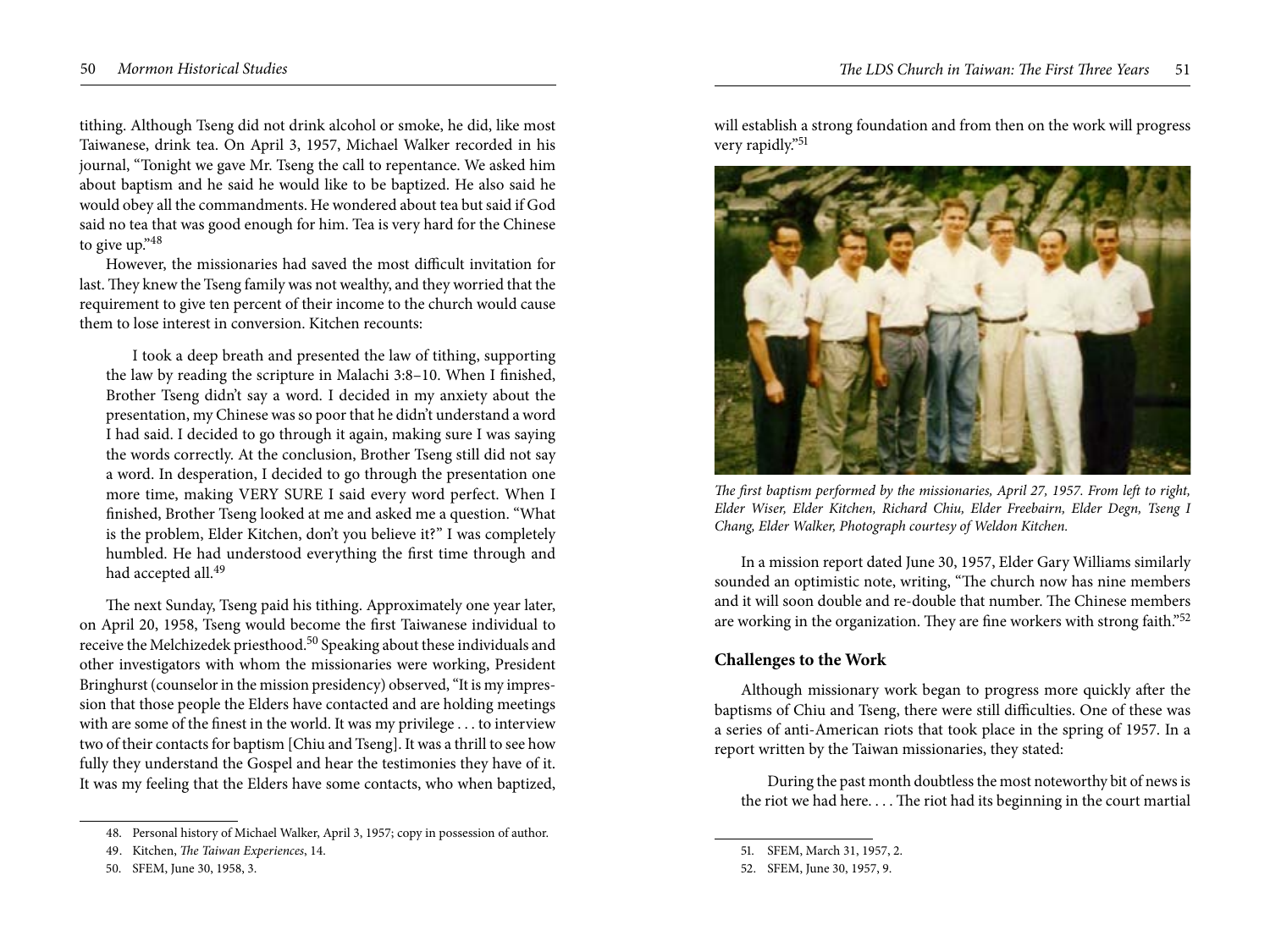of an American soldier who killed a Chinese man. The American was ruled innocent on self-defense, but the Chinese didn't see it that way. . . .

They stormed the Embassy and sacked it. All American persons were told to go home and stay. This included us [the missionaries.] About 6:00 PM the Simiskeys came and got us and took us to their house which is in the US section. The Chinese government sent many troops to this section to guard it. All was quite safe; nevertheless we took turns sitting up and doing guard duty.53

Because of difficulties such as the one just described, the church created "a worldwide emergency evacuation plan in the event of civil or military disorders anywhere in the world."54 The code phrase to prepare for evacuation was "Prepare Books for Shipment." President Heaton recounted the events surrounding a trial run of the emergency system.

After several weeks of discussion with the missionaries, we devised a plan to send cables to each of the Branch and District Presidents to "Prepare Books for Shipment. . . ." We put President Bringhurst on a plane for a one hour trip to Taipei, and waited for one and a half hours, and then sent the messages. Unfortunately, due to weather problems, President Bringhurst's flight could not land for some time, and so the missionaries, when they received the message were on their own. Two of the missionaries sent cables to their parents that they were being evacuated. This had been one of the most important 'do not do' items in the plan, but they did it. One kindhearted missionary gave all his clothes away, and was ready to leave by the time President Bringhurst arrived at the Taiwan Mission home.<sup>55</sup>

Although the threat of evacuation and rioting continued for a period of time, Gary Williams noted, "The May riots . . . [do not] seem to have had any kind of a negative [e]ffect; but it has knitted the Americans and Chinese closer together."56

International challenges continued to persist, including the 1958 Taiwan Strait Crisis, in which the People's Republic of China (mainland China) and

the Republic of China (Taiwan) exchanged intense fire. Bernard Knapp, an early missionary, had been out on his mission for only a short time period when he recorded speaking with Heaton about this challenging circumstance. Knapp wrote, "He [Heaton] told us about the situation of the Taiwan straits and the chance of war and expressed that we think about it and on the following morning express our thoughts in our testimony meeting."57

Knapp recorded that all of the Elders felt confident in the Lord's protection and did not want to leave Taiwan. While Knapp wrote, "I am thankful for the great peace of mind that I have concerning this tense war situation,"<sup>58</sup> he also noted that as time went on other missionaries felt differently. He recorded, "My companion is always worrying. . . . [H]e talks to contacts during cottage meetings about it.... [H]e writes 2 or 3 letters a day about it."<sup>59</sup> Notwithstanding the very real challenge that the missionaries faced during this period of confrontation, the clashes began to dissipate and missionary work was continued unabated.

A difficulty subtler than troubled international relations was the local work of identifying real estate that the church could purchase, so as to develop a feeling of permanence in the island. At the end of 1958, President Heaton recorded, "While in Taipei I contacted another attorney to see if he would represent us in the registration of the Church there. He looked over our program and then refused to take our case. This is the third attorney who has refused to represent us in the legal work necessary there. I do not know if there is any organized opposition or not. In each case it seems to be just the individual hesitance of the men to take religious attachments into legal work."60

Six months later W. Brent Hardy, second counselor in the Mission Presidency likewise felt frustrated with the difficulty of purchasing property. He wrote:

The need for a chapel in Taipei was becoming very apparent and so a lawyer was engaged for the purpose of registering the Church in Taiwan and assisting in the purchase of property. The organization of government, and the difficulty of red tape made progress on this point

<sup>53.</sup> Elder Gary Williams, in SFEM, June 30, 1957, 16.

<sup>54.</sup> H. Grant Heaton, in Heaton and Heaton, *A Documentary History of the Chinese Mission*, 108.

<sup>55.</sup> Ibid.

<sup>56.</sup> SFEM, June 30, 1957, 9.

<sup>57.</sup> Bernard Knapp, "Record of Events in the Mission Field," dated 1958, 22; copy in possession of author.

<sup>58.</sup> Ibid., 24.

<sup>59.</sup> Ibid.

<sup>60.</sup> SFEM, December 31, 1958, 1.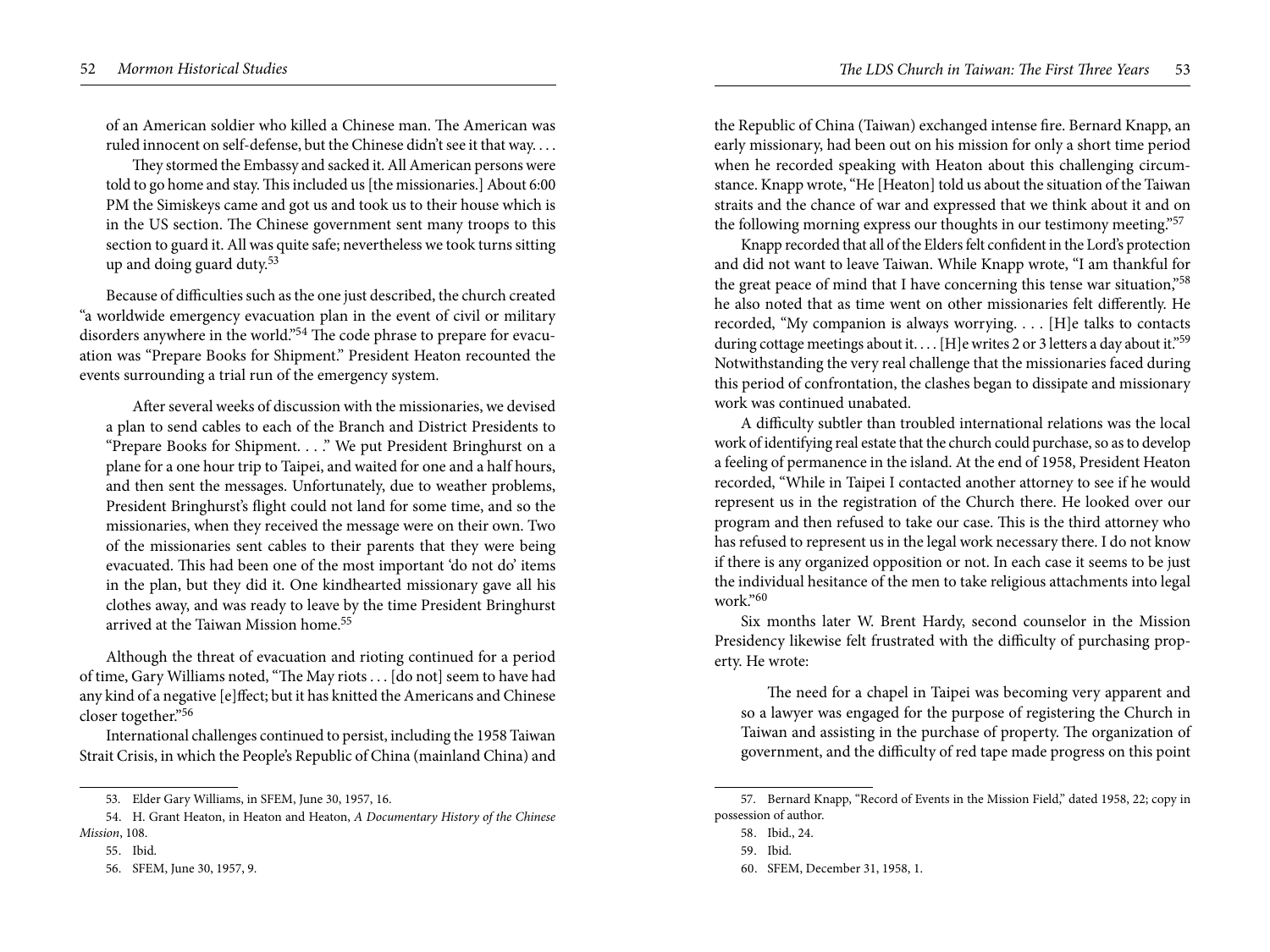very slow. Some difficulty also was experienced in connection with obtaining proper legal documents from the Church Offices. After about six months of letter writing and such the papers were finally delivered. However in order to become registered one must own land. This must be given to the Church because an unregistered organization cannot buy land.<sup>61</sup>

Although Heaton and Hardy continually made efforts to purchase property on behalf of the church, it would not be until 1962 that the church would purchase its first piece of property in Taiwan.<sup>62</sup>

# **In Spite of Cultural Challenges, Missionary Work Accelerates**

Notwithstanding large-scale problems, such as Taiwan–U.S. relations or purchasing real estate, missionary work continued to accelerate in Taiwan. While the Quarterly Mission Report dating June 30, 1957, recorded just two baptisms for Taiwan, the next entry (dated September 30, 1957) listed the names of twenty-six individuals who had been baptized and confirmed.<sup>63</sup> This rapid acceleration of baptisms, of course, reflected the lengthy time period required to teach all of the prescribed lessons. Fish noted, "By September 1957 our meetings had grown to the point that there was not enough room, so instead of having two separate Chinese branches in our homes, we rented a very large mansion in the middle of the city. It had a garage big enough that we could fix it up as a chapel that would accommodate at least 150 people and a front room for the Junior Sunday School and Primary that would accommodate at least 90 people. There were several rooms that could be used as classrooms. The eight missionaries also all lived there together."64 Growth continued to occur and on October 27, 1957, Michael Walker recorded in his journal, "We had a very nice church service today . . . [at] Sunday School we had over 90 people out. So many people have been baptized I don't know who is a member and who isn't any more. I never thought the day would come when I didn't know all the members."65

One of the individuals baptized during this time period was Chen Lin Shu Liang. In an interview recorded forty-four years later, Chen reflected on her experience in joining the church: "In 1957 on a rainy day in spring, two elders knock on my door. At that time we lived in a bungalow, and we have a yard. So when I opened the door, I saw the two Americans. They asked me whether they could go to my house and talk with me because we were face-to-face. So I said, 'Okay, you may come in.'"66

Sister Chen arranged a time for the missionaries for her to meet her husband, Chen Meng Yu, as well. Brother and Sister Chen reported that the missionaries who taught them were extremely faithful and consistently made their appointments. Sister Chen recounted, "One day it rains very, very hard, and we thought they will not come, but there at that time, two o'clock, okay, the bell rings. So they got all wet together. . . . We said, 'It's raining so hard that you need not have come.' They said, 'Oh, it doesn't matter for us. God's job is most important.' So we were moved very much. We thought, 'They are really [are] God's servant[s].' Yes, they worked so hard and so dedicated."<sup>67</sup>

Joining the LDS church was not easy, as it meant giving up many cultural traditions. In fact, there were many cultural traditions that proved to be barriers for other Christian churches as well. For example, Gregory P. Hunt noted in his research on evangelistic techniques with Chinese Christians that a serious barrier to overcome among the people of Taiwan is the tradition of ancestor worship.68 While ancestor worship was an issue for Christian evangelizers, perhaps more pressing issues for LDS missionaries pertained to the Word of Wisdom. For example, Sister Chen said, "In our Chinese party, they always toast to each other. So if they don't drink coffee or wine or tea, their partners will think that [they are] very strange."<sup>69</sup>

Liang Jun Sheng, who was baptized in August of 1958 and would later become the first Taiwanese branch president, $70$  also discussed the challenge

<sup>61.</sup> SFEM, June 30, 1959, 16.

<sup>62.</sup> SFEM, December 31, 1962, 3. For a more complete account of this purchase, see John Hilton III. "'One of the Great Moments of the History of the Church': The Construction of the First Chapel in the Chinese Realm," *Journal of Mormon History* 42, no. 3, 211–34.

<sup>63.</sup> SFEM, September 30, 1957, 2–3.

<sup>64.</sup> SFEM, September 30, 1957, 1.

<sup>65.</sup> Michael Walker, personal history, October 27, 1957; copy in possession of author.

<sup>66.</sup> Chen Meng-yu and Lin Shu-liang, oral history, interview by Melvin P. Thatcher, Taipei, Taiwan, October 22, 2001, OH 2947, LDS Church History Library, Salt Lake City, Utah; hereafter CHL.

<sup>67.</sup> Chen Meng-yu and Lin Shu-liang, oral history.

<sup>68.</sup> Gregory P. Hunt, "A Study of the Effectiveness of Evangelistic Techniques with Chinese Christians: With Applications of the Mission Field of Taiwan," A Thesis Submitted in Partial Fulfillment of the Requirements for the Degree of Master of Arts in Church Growth and Cross-Cultural Studies Graduate School of Religion of Liberty University, May 1987, 14.

<sup>69.</sup> Chen Meng-yu and Lin Shu-liang, oral history.

<sup>70.</sup> There is some discrepancy in the records regarding this point. President H. Grant Heaton in the SFEM, September 1958, states "In connection with the visit to the [Taiwan]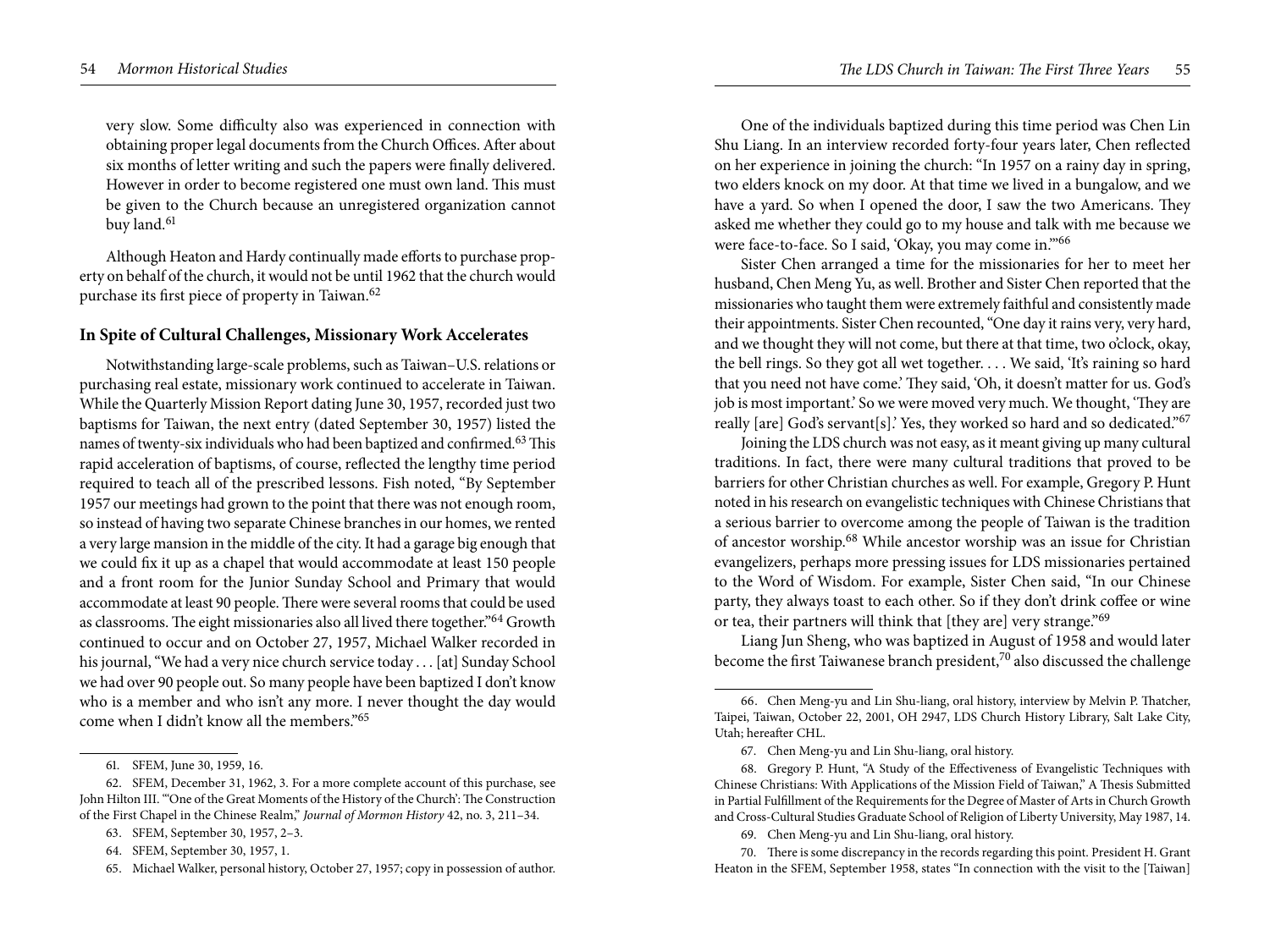of giving up tea. Although he did not have any challenges with coffee, tobacco, or alcohol, Liang did not like the taste of water and frequently would put tea leaves in the water. He told the missionaries that once he converted he wanted to live the Word of Wisdom completely. He had a large supply of tea leaves; after he exhausted it, he was baptized. Liang demonstrated his great faith, not only in giving up tea, but in his subsequent church service. Liang said, "After I was baptized, I was called to be the supervisor of Sunday school and Sunday school teacher. I was not a Christian before and hardly read Bible and the only thing I have is the 16 classes I got when I was an investigator. It was difficult for me to be a teacher in Sunday school especially because the book we used in Sunday school was an English book."71 Liang would spend a week preparing his lesson and work with Elder Wiser, one of the missionaries before delivering it.72 This level of resolution to fulfill a calling is indicative of the efforts of many early Taiwanese converts.



*Taipei Branch, ca 1958. Photograph courtesy of Weldon Kitchen.* 

As the missionaries worked to spread the gospel they grappled with numerous small issues that perhaps loomed larger because of language and cultural barriers. Kent Colin Betts, one of the early missionaries in Taiwan recalled, "One day Elder Walker and I came home to find about a hundred Chinese milling about in front of the gate. They were not happy, but did not in any way interfere with our gaining entry to the compound."73

The missionaries discovered that some of the Elders they lived with had engaged in a feud with their neighbors. At issue was what was done with some wooden doors that were used by the neighbors to lock their businesses at night. The neighbors frequently stacked these doors by the missionary's house during the day, and some of the missionaries did not like it. Although they had asked their neighbors not to do it, their requests were to no avail. So the missionaries moved the doors to where the neighbors could not access them in an attempt to get their attention.

Elder Betts continues: "When we arrived, there was no doubt that they had their neighbor's attention. Our neighbors were very angry and many passers-by had joined the throng. Soon, it sounded like a riot. At this point, Sister Ch'en came running over. She worked next door at a kindergarten. When she found out her missionaries were in trouble, she immediately marched into the crowd and calmed everyone down. Sister Ch'en apologized for our not understanding. Soon, the doors were [returned] and some subdued missionaries were rethinking their actions."74

74. Ibid.

District, I have discussed the reorganization of the Taipei Branch with the missionaries. It has been decided to Brother Cheng [Tseng I Chang], now first counselor in as Branch President [incomplete sentence in original]. He has chosen Brother Meng Yu Chen as his second counselor and Brother Gary will be first counselor in charge of American Servicemen activities. This change will be made by President Hardy when he arrives here about the 15th of September," 2. This change was to take place at the time that Weldon Kitchen, who had been serving as the branch president was released. Feng Xi is apparently utilizing this record as his source when he states that Tseng I Chang was the first branch president in Taiwan. Feng Xi, *A History of Mormon-Chinese Relations: 1849–1993*, 157. In addition, in an email communication dated November 25, 2014, Kitchen recalled that Brother Tseng was indeed made the branch president when he (Kitchen) was released. However, Thomas Nielson, writing in SFEM, June 30, 1959, 29, noted that Tseng was then serving as the first counselor in the branch presidency and that Chen Meng Yu (who Heaton said would be the 2nd counselor in the branch presidency) was serving as a counselor in the Sunday School. Moreover, in an oral history conducted with Liang Jun Sheng on October 23, 2001, Liang said that he was the first Taiwanese branch president. Both Nielson and Liang would have been in excellent positions to know firsthand whether Tseng had been a branch president and their comments indicate that he was not. The author interviewed church members who were alive at the present time, and none could recall Tseng being branch president. Nielson believed that Tseng may have been originally recommended but then moved to France shortly thereafter. Thomas Nielson, email to author, December 8, 2014; copy in possession of author.

<sup>71.</sup> Liang Jung Shen, oral history, interview by Melvin P. Thatcher, October 23, 2001, Taipei, Taiwan, OH 2954, CHL. Note that this transcription is in Chinese; the English translation utilized for this article was provided by Wen Ping.

<sup>73.</sup> Kent Colin Betts, personal journal, February 23, 1958; copy in possession of author. Note that these were retrospective comments added by Betts at an unnoted date but were attached to his February 23, 1958, journal entry.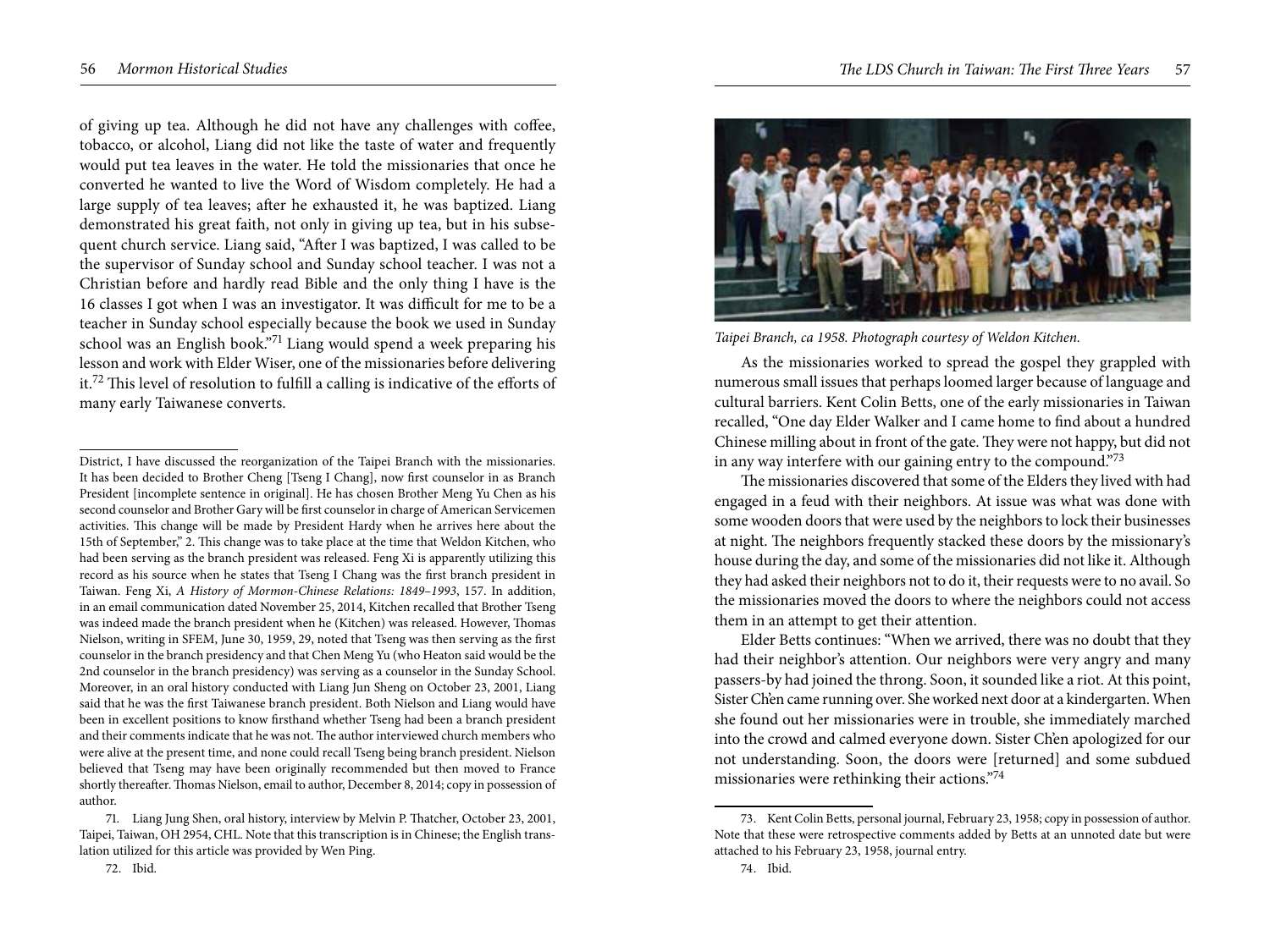Not all difficulties in developing positive teaching relationships were so dramatic. For example, on April 4, 1957, Michael Walker recorded in his journal, "We meet all kinds of people. Some don't believe in God or Christ or anyone or anything else. We met a man today that wouldn't accept the J.S. [Joseph Smith] story because J.S. wasn't a Chinese."75 Colin Betts recorded different difficulties in his journal, "On easy days, several contacts meet us at the Taipei Mission Home. When that happened, we could more quickly meet with several people. At other times, the meetings would all be in people's homes and we spent considerable time traveling . . . [and] sometimes there would be no one home. The Chinese people are very polite and often make an appointment instead of saying no. Then if they did not want to meet us, they would arrange to go somewhere before we arrived."<sup>76</sup> Later Betts noted that "Sometimes, when they did not want to meet us, the contacts would just send their children to the door to tell us they were away. On days when the Elders were feeling frustrated from not finding contacts at home, they would sometimes say to the children, 'Go ask father when he will be home.' Typically, the children would go ask."<sup>77</sup>

Several missionaries later recalled how the Taiwanese children tended to look up to the missionaries and would frequently follow them as they tracted. Michael Walker recounts, "When we were out tracting we got in about every fifth house that we knocked on. If we did not get in for several in a row, we very soon had a gathering of children following us. I would guess most of them were about 8 or 9 years old. As they followed us, they learned our door approach. After we knocked or rang the bell, as the door would open, one of these kids would step forward and announce the message that they had heard the missionaries say previously: 'These two missionaries are from the United States. They have come a very long way and have a very special message for you. It will change your life and make you very happy."78

The conversion of Kuo Mei Hsiang provides another glimpse into both LDS proselyting methods and cultural difficulties. Some LDS missionaries attempted to initiate interest in the gospel by teaching English classes, an approach utilized by other religions.<sup>79</sup> Kuo, then age 14, and her family had been contacted by the missionaries because Kuo's sister had referred them based on Kuo's interest in learning English.

When the missionaries, who taught gospel lessons in addition to English, taught her family about Joseph Smith, Kuo was touched, knowing that she herself was just fourteen years old. Although she began to pray, and felt the Spirit when she did, converting to the LDS church was not an easy road for Kuo. After several lessons the missionaries invited her parents to be baptized, which led to her parents asking the missionaries not to come back. However, they did allow Kuo to attend English classes at the church.<sup>80</sup>

As Hunt has pointed out, efforts by Christian missionaries to convert individuals in Taiwan sometimes led to schisms within families.<sup>81</sup> Such was the case with Kuo, who through the process of the English classes, and the gospel lessons which followed, gained a testimony of the church. Kuo asked her parents many times if she could be baptized; however, they consistently said, "No." At one point Elders Walker and Goodfellow had a baptism planned and gave her a form for her parents to sign. She asked her dad yet again, and he stalled saying, "I don't know how to sign it." Kuo responded, "I will sign it for you then." She signed it in his presence; after she got baptized, she told her parents what she had done, and they did not say anything.

Kuo enjoyed attending church and was quickly given responsibilities. She recalled, "There were less than ten people who would attend church. They called me as the teacher to teach in the primary. I was a kid myself and I did not know how to do it. In the early days everybody pitched in to do all of the work."82 While she was happy her parents did not berate her for her baptism, but the peace in her home did not last long. Kuo recorded, "Unfortunately my parents grew upset again about my becoming a Latter-day Saint. If I blessed my food, my brother took it away from me. If I went to church too much, I got in trouble. Except for my two younger sisters, it seemed everyone in my family was against me and had sharp words for me. It was very difficult. They even read my diary. One of the most heartbreaking things happened when my father tore apart my Bible. I remember how I cried for days afterward. Now I had no scriptures to read. Countless nights I lay on my bed facing the wall and praying to my

<sup>75.</sup> Michael Walker, personal history, April 4, 1957; copy in possession of author.

<sup>76.</sup> Colin Betts, in Heaton and Heaton, *A Documentary History of the Chinese Mission*, 580.

<sup>77.</sup> Ibid.

<sup>78.</sup> Michael Walker, personal history.

<sup>79.</sup> Hunt, "A Study of the Effectiveness of Evangelistic Techniques," 48–49.

<sup>80.</sup> Kuo (Moyer) Mei Hsiang, oral history, telephone interview by author, October 29, 2013.

<sup>81.</sup> Hunt, "A Study of the Effectiveness of Evangelistic Techniques," 18.

<sup>82.</sup> Kuo (Moyer) Mei Hsiang, oral history.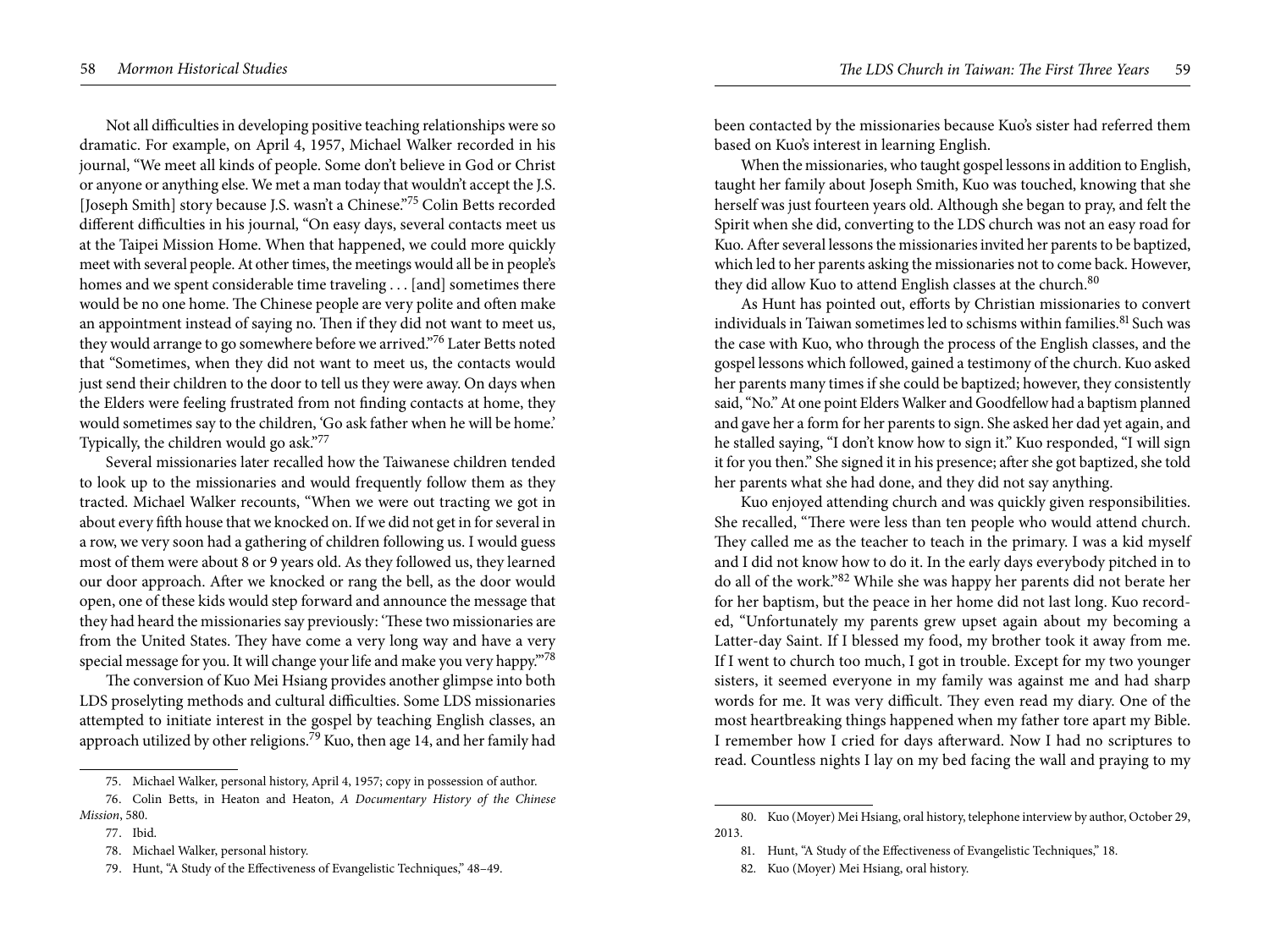Heavenly Father."83 Notwithstanding these difficulties, Kuo continued to actively participate in the church; she eventually served a full-time mission and married in the temple. In addition, several of her family members later joined the church.<sup>84</sup>

Although cultural barriers existed, and not everyone was interested in the message of the missionaries, President Heaton recounted a story which illustrated his feelings about the receptiveness of the Taiwanese towards the gospel. After a long series of meetings with the missionaries, Heaton boarded a train, happy to be able to sleep for the four hour ride. Heaton wrote, "With my head on the pillow, I was just dozing off to sleep. Suddenly my seat mate jabbed me with is elbow and asked me what my name was? I told him and intended to go back to sleep. Again he poked me and inquired what I was doing in Taiwan. I told him I was a missionary and tried to go back to sleep. He again interrupted my sleep by suggesting that if I was a missionary, I should have a message for him. I did! My message was to leave me alone and let me sleep . . . but I could not deliver this message. I thought I could give a brief introduction to the Church and still get back to my own schedule."85

However, much to Heaton's consternation the man with whom he spoke had several questions about the church. Soon others on the train began asking him questions about topics such as the existence of God and the premortal life. Heaton wrote, "It was . . . apparent that these men needed more background about the Church. I gave them an extensive 'Joseph Smith Story' presentation and testified that I knew this was a message from God. One man, who had been one of the first to join the conversation, observed. 'Now I know how you can say there is a God. We have never had this kind of assurance before.'"86

At the end of the train ride, President Heaton gave his audience the address of the missionaries in Taipei and left the train station to catch a taxi that would take him to airport. Although Heaton never knew what happened to those men, he later reflected, "Several things are important to me about this event. There are people who are interested in hearing about

the Gospel. On this train car, ten percent of the people were interested. Is it possible that ten percent of the people walking down the street are also interested in hearing the Gospel?"<sup>87</sup>

Notwithstanding difficulties they faced, the missionaries were blessed in multiple ways as they shared the gospel with Taiwanese people. One consistent manifestation of the Spirit, reported by several missionaries, was the gift of tongues. Learning to communicate in Mandarin was quite difficult. Knapp wrote the following in a letter to his parents, "The language is really coming slow. . . . Soon I will have been here two months in Taipei and I can only say hello and goodbye as yet. One feels like an idiot, or sort of illiterate to say the least. This month I am going to try much harder however to learn the language. Today I spent about two hours with a teacher and it is starting to make a little sense, very dim and very slow however."<sup>88</sup>

Although the language was difficult, many missionaries reported that the Lord frequently blessed them beyond their own natural abilities. Elder Williams recalled a time he and his companion were teaching a man sitting on a floor. The man asked a difficult question, one that Elder Williams could not answer on his own. However, the Lord provided the response. Elder Williams said, "It was like there was a frame that appeared in my forehead, and the answer appeared in the frame. It was a culmination of things I had learned in seminary and was just written for me to read."89

Robert Suman, another early missionary similarly wrote of the gift of tongues blessing him:

I was set apart by Marion G. Romney. In that blessing he gave me the gift of tongues. I experienced first hand what having that gift really meant. As you know, we had not formal training in the language. . . . I had only been there 3 weeks when we had this experience. Boyce Harris was my companion and he was teaching the Godhead lesson to a woman and having difficulty understanding her questions. I understood her and interpreted for him. Her questions were centered around whether or not we have a Heavenly Mother. After that meeting he looked at me like I was from another planet and asked me how I was able to understand her and yet he couldn't. I simply said I didn't know. After that there

<sup>83.</sup> Mei Hsiang Moyer, "Me, a Pioneer?" *Ensign*, August 2002, 11.

<sup>84.</sup> The story of Kuo's father joining the church is remarkable. Kuo shared the gospel with her friend, who was baptized. Kuo's friend's parents were baptized, and later Kuo's friend's father baptized Kuo's father. Kuo (Moyer) Mei Hsiang, oral history.

<sup>85.</sup> H. Grant Heaton, in Heaton and Heaton, *A Documentary History of the Chinese Mission*, 205; account written October 27, 1959.

<sup>86.</sup> Ibid.

<sup>87.</sup> Ibid, 206.

<sup>88.</sup> Bernard Knapp, letter to parents, received May 5, 1958; copy in possession of author.

<sup>89.</sup> Gary Williams, oral history, telephone interview by author, November 6, 2013.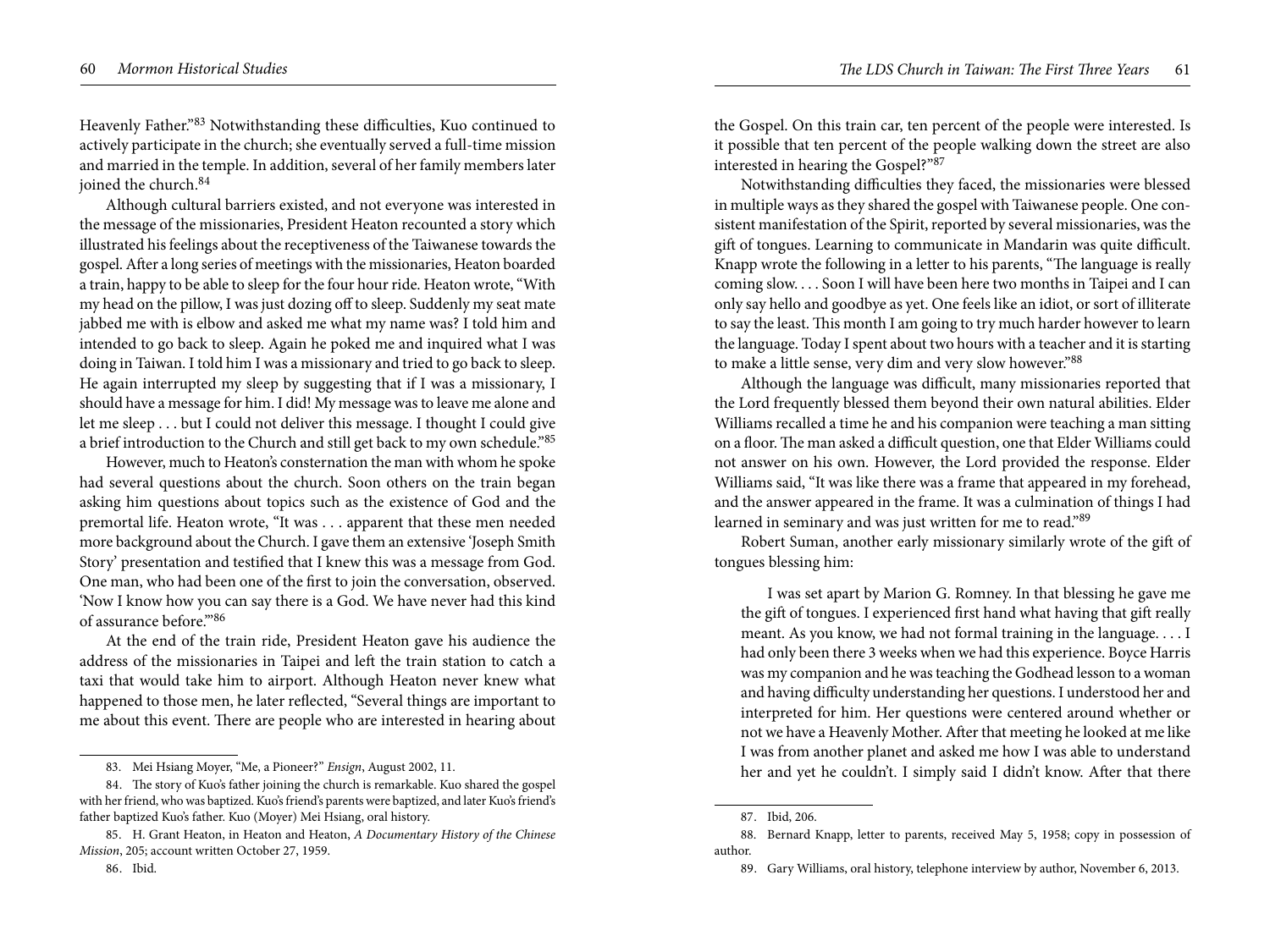were many more of the same kind of experiences. I studied hard and the language came to me.<sup>90</sup>

However, the gift of tongues was not to be taken for granted. Early missionary James Goodfellow learned this difficult lesson the hard way:

I was progressing nicely with my ability to deliver a broad range of lessons. We were teaching a really nice family who was coming to church on a regular basis. I was quite proud of how quickly I was mastering the many lessons we had to teach. . . . It was time to teach this new family the apostasy lesson. I asked Elder Walker if I could teach it, as it would be my first chance to teach an apostasy lesson. He agreed and we went off to deliver my new lesson. I'm not sure what happened in that lesson but somehow we lost the spirit of the Holy Ghost and the lesson went sour. The family would not give us a return appointment and they never returned to church. I often wondered if it was my pride in language growth that disrupted the spirit that night.<sup>91</sup>

## **Changes to Branch Organization and Further Church Growth**

From the inception of the LDS Church in Taiwan, there had been a branch located in Taipei, which was originally comprised of expatriate military officers. As the missionaries continued to focus on teaching and baptizing Taiwanese saints, small difficulties began to develop between the LDS English-speaking military families and the local Taiwanese saints. In a Quarterly Mission Report dated December of 1957, President Heaton wrote, "There are several very good LDS families serving in the military service in Taiwan and they have an active program in operation. There is some friction between them and the Chinese members, however I feel that it has been corrected and there will be a spirit of harmony there in the future. Several of the US members are studying Chinese and are being very friendly to the people in hopes of being helpful to the work of the missionaries."92

However, things did not improve. Three months later, President Heaton recorded, "There is some difficulty in the Taiwan area between the American servicemen members and the missionaries. In the past the Servicemen

members have been very helpful, however the group we now have there do not seem to be very anxious to mingle with the Chinese members and are overly critical of the missionaries."<sup>93</sup>

The matter was ultimately resolved on April 20, 1958, when a new branch presidency was called and the branch was reorganized, so as to create separation between the English- and Mandarin-speaking members. Missionary Weldon Kitchen was called as the Branch President, Tseng I Chang as his first counselor, and Kenneth Nesson called as second counselor.<sup>94</sup> Hardy explained the procedures for how the branch would operate as follows: "The English speaking group, under the direction of Brother Kenneth Nesson, hold their Sunday School at 8:30 AM, Sacrament Meeting following that, and are finished in time to allow the Chinese services to begin at 10:40 AM. English Priesthood is held during the Chinese Sunday School. MIA is held jointly. . . . All concerned seem to be enthused with this arrangement."<sup>95</sup>

Under the direction of the new branch presidency the Taipei branch continued to flourish. On July 19, 1958, the "Taipei Branch conducted a talent show and benefit program at the Taipei American School. Almost 600 persons attended this program and the comments are all very favorable. Members of the Church and investigators participated in a varied program under the able direction of Elder Glen Auna."<sup>96</sup>

Auna, a missionary serving from Hawaii, had a knack for building the MIA programs, working with youth, and creating programs such as the one just mentioned. He is also reported to have contributed in a unique way to a particular practice that continues in some parts of Taiwan to this day. Thomas Nielson, another early missionary in Taiwan, said that Elder Auna would often begin his addresses by saying, "Aloha!" and would expect the congregation to return his salutation. Elder Nielson encouraged Elder Auna to at least use an equivalent Chinese greeting (e.g. "Zao an!") when greeting church members at the beginning of a talk. Elder Auna reportedly did so, and church members in some Taiwan congregations begin their remarks by greeting the congregation and waiting for the congregation to greet them in return.<sup>97</sup>

<sup>90.</sup> Robert Suman, in Heaton and Heaton, *A Documentary History of the Chinese Mission*, 549.

<sup>91.</sup> James Goodfellow, "My Mission," personal memoir; copy in possession of author.

<sup>92.</sup> SFEM, December 1957, 2.

<sup>93.</sup> SFEM, March 31, 1958, 1.

<sup>94.</sup> SFEM, June 30, 1958, 14.

<sup>95.</sup> SFEM, June 30, 1958, 4.

<sup>96.</sup> SFEM, September 30, 1958, 14.

<sup>97.</sup> Thomas Nielson, oral history, telephone interview by author, November 8, 2013. It is also possible, and perhaps probable that other factors have led to this tradition in some Taiwan congregations.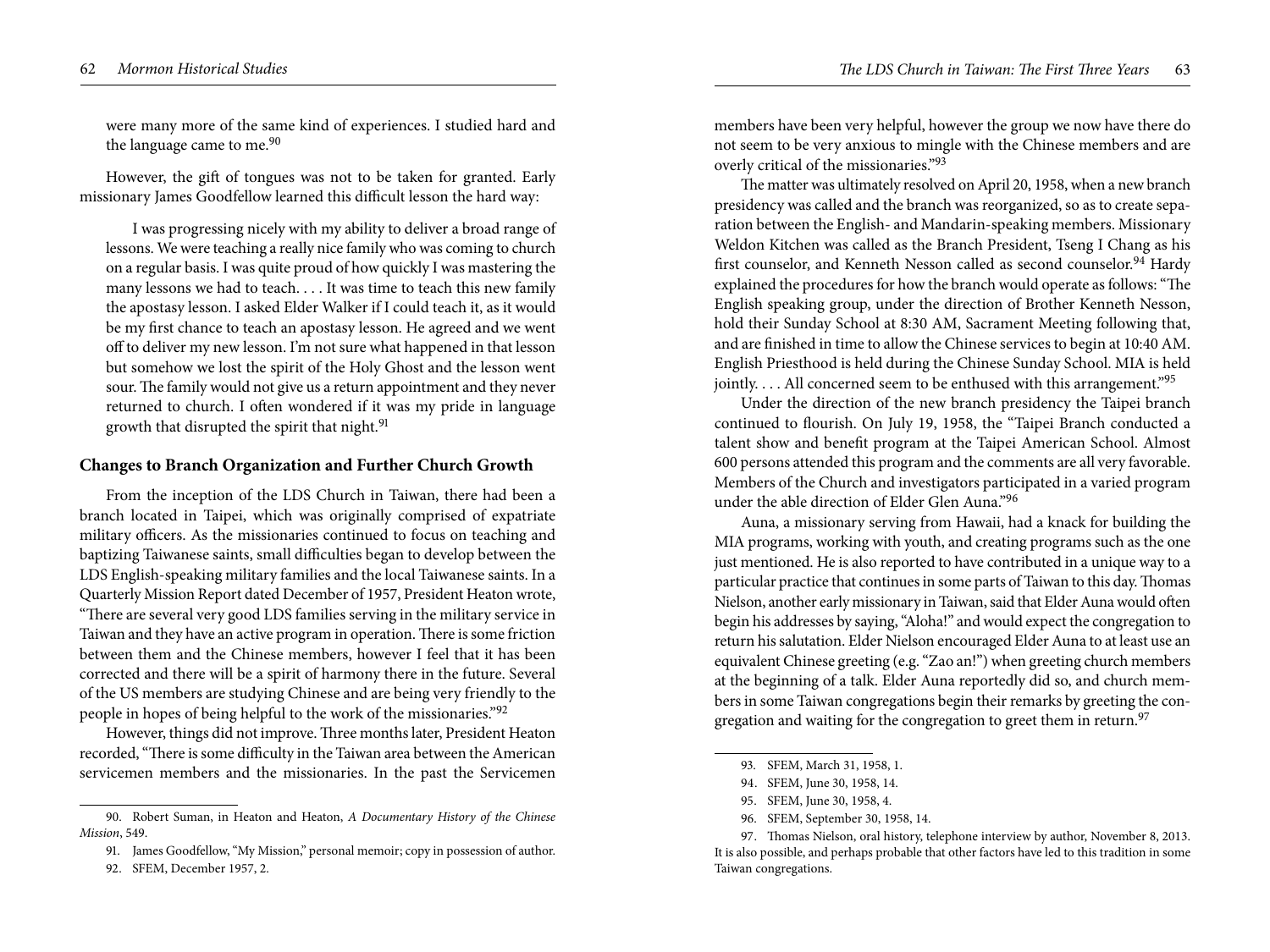While the missionaries worked to provide large-scale activities such as the aforementioned talent shows, their work ultimately centered on individuals. Early missionary Robert Murdock shared an experience that illustrated the diligent efforts of the missionaries to follow the Spirit to find those who prepared for the gospel message. After a mostly unsuccessful morning of missionary work, he and his companion were anxious to return home and eat lunch before the other missionaries living in their home ate all of the food. Murdock recounts that as they were leaving for home,

The Spirit prompted me to stop at the lone house on the corner of the block. I could not deny the strong feeling I received to tract out this house. Although the urge not to be too late for lunch was also present, I obediently turned my bicycle toward the gate. My companion followed my lead but, wondering what I was doing, said, "Don't you know what we're going to miss?" Not knowing what was about to happen, I simply replied, "We've got to stop here."

The house was surrounded by a high wall with a gate which opened to the inner yard. We knocked on the door, visited with the woman who answered, made an appointment, and began to leave. After taking a step or two toward the gate, again the unmistakable impression came to ask the lady what behind the split bamboo wall which divided the front yard. As I inquired, my companion looked at me as though I were crazy for asking such a question. The lady indicated that there was gate in the bamboo wall which opened to a path leading around the side of the house. Another family lived there. After being shown the gate, we went to the side door, knocked, met another woman, made an appointment, and left. We broke all speed limits returning home for lunch.<sup>98</sup>

As a result of this second appointment, Elder Murdock and his companion were able to teach the Lin family. Brother Lin was an exceptional man; he carefully studied each pamphlet the missionaries left. In time, Lin and his family were baptized; Lin later became a branch president.<sup>99</sup>

Chin Tan Shu Hui provided her perspective as a convert to the church during this time period. Chin had grown up enjoying religious atmosphere from both the Buddhist traditions of her grandmother and the Christian

traditions from her uncle. She hoped that her young children would also feel the good feelings associated with the religious atmosphere.

One time as she was passing home that the missionaries were utilizing as a church, a missionary enthusiastically shook her hand and welcomed her to church. She hadn't intended to attend, but felt embarrassed to leave, so she entered the garage where church was held. She sat on the last row, so she could make a quick exit. She was thinking about all of the housework that she still needed to do, when she watched the Sunday School teacher wrote on the chalkboard "The Celestial Kingdom, The Terrestrial Kingdom and Telestial Kingdom." She was intrigued that the teacher was Chinese and began to feel the Holy Ghost. She stayed through the end of the lesson.



*Chin Tan Shu Hui, ca 1958. Photography courtesy of Weldon Kitchen.* 

<sup>98.</sup> Robert Murdock, in Heaton and Heaton, *A Documentary History*, 529.

<sup>99.</sup> Ibid., 530.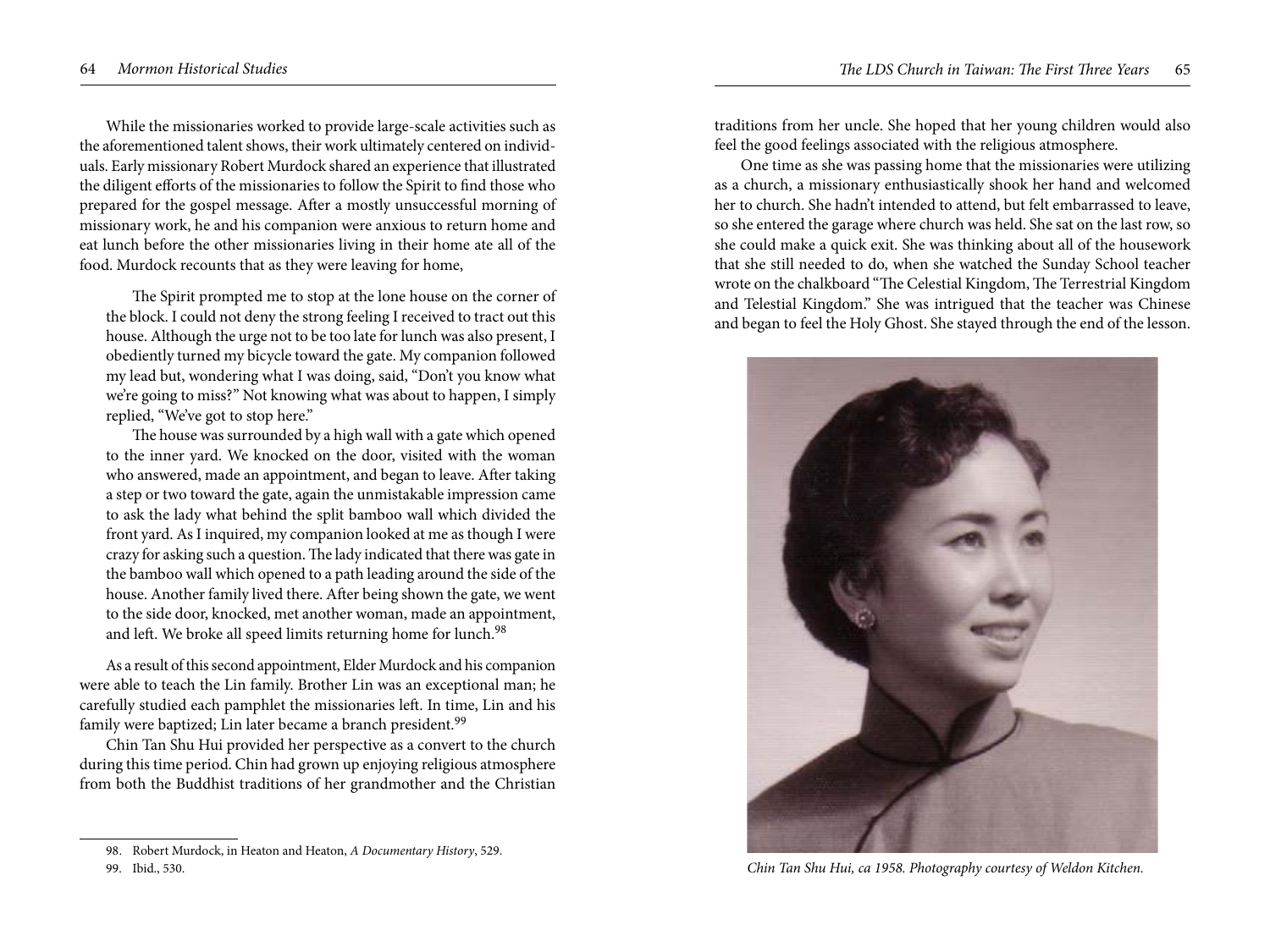When the lesson was over, the American who shook her hand came over and introduced himself and invited her to learn more about the church.<sup>100</sup>

Chin eventually received the missionary discussions and chose to be baptized. She later wrote, "When I received the Gift of the Holy Ghost I had a burning feeling in my heart. . . . That feeling I can never forget."<sup>101</sup> As with many who joined the church, Chin immediately received a calling. She recounted, "I was called the second day after I was baptized to be a primary teacher. I didn't know anything, I didn't know how I should teach . . . [but] I was convinced by the Elders to teach. I only had English materials, I had not read the Bible, and we didn't have a Chinese manual for the Book of Mormon. It was really difficult to prepare for lessons. But with the help from Elder Nielson I was able to finish all the preparation work before I taught the lesson."102 Later one of her primary students became a member of the Seventy; she would feel special pride when he would introduce her as her primary teacher.

Chin's experience highlights the positive influence that came from members serving each other in their church callings. Liang Shih An, who was baptized at the age of 12 in 1958, also recalled benefits that came from service, albeit it of a difference sort. He noted that typhoons that would regularly disrupt life in Taiwan, often damaging people's houses. Liang, his father and others would visit members and help them repair their houses. This and other service opportunities helped church members become very united.103

## **The Conversion of Hu Wei I**

Vernon Poulter, an early missionary to serve in Taiwan recorded an experience that occurred during this same time period that would have significant repercussions for the future of the church in Taiwan. He recounted that he and his companion, Elder Daws, would pray each day to be led to those ready to hear the gospel, but would always begin their next day of tracting where they left off the previous day. Poulter felt it was incongruous to pray

for inspiration to find the right people and to simply continue tracting in a linear fashion. One morning, he came up with a different plan:

I told my companion, "Let's put our prayers to the test. . . . [L]et's pray specifically to be led to someone that has been prepared to hear the Gospel. Then stay on the bikes until we receive the Spirit's direction, and follow it to wherever He leads us." Elder Daws agreed and off we went. After traveling about an hour and several miles through Taipei's heavy traffic, when we were crossing a very busy intersection, with what seemed to be hundreds of trucks, and busses and thousands of other bicycles; I had the distinct impression to turn right. But I was in the middle of traffic and Elder Daws was already on the other side. Traffic was bad and dangerous, and I didn't want to get caught out in the middle deciding which way to go . . . so I continued to the other side. As I caught up with my companion the impression returned, but this time it was stronger, telling me to turn around and plunge back into the traffic at the intersection we had just survived. . . . We plunged back into the traffic, made a "U" turn across 4 lanes of traffic, back to the intersection, turned left through another 8 lanes of traffic. . . .

After settling down and biking with traffic for a while, the impression [came to] "turn right." In this manner we were eventually lead to a narrow street, too narrow for anything bigger than bicycle traffic. One more "left turn"; we were now in an alley too narrow for even the bikes. As we were getting off our bikes to continue on foot, I saw a man watching us very intently through an open window. We were only a few feet apart. Our eyes met and I knew he was the person to whom we had been led  $104$ 

This man, Hu Wei I, invited Elder Poulter and Elder Daws to teach him the lessons. He accepted the First Vision immediately and continued to progress through the missionary lessons, along with his wife and daughters. Reflecting on his experience with the missionary lessons, Hu noted, "When the elders of our church came to my house to teach the gospel, I believed their words as soon as they said them. They just explained very clearly where

<sup>100.</sup> Richard B. Stamps and Wendy J. Shamo, comps., *The Taiwan Saints* (N.p: Stamps and Shamo, 1996). This self-published volume was compiled to commemorate the 40th anniversary of the history of the church in Taipei, Taiwan. It is written in Chinese; the translation utilized in this article was provided by Whitney Ko.

<sup>101.</sup> Stamps and Shamo, *The Taiwan Saints*, 52.

<sup>102.</sup> Ibid.

<sup>103</sup> Liang Shih An, oral history, recorded December 3, 2014, Taipei, Taiwan.

<sup>104.</sup> Vernon Poulter, "Hu Wei Yi [I] conversion reminiscence," 2004; copy in possession of author and also archived in CHL.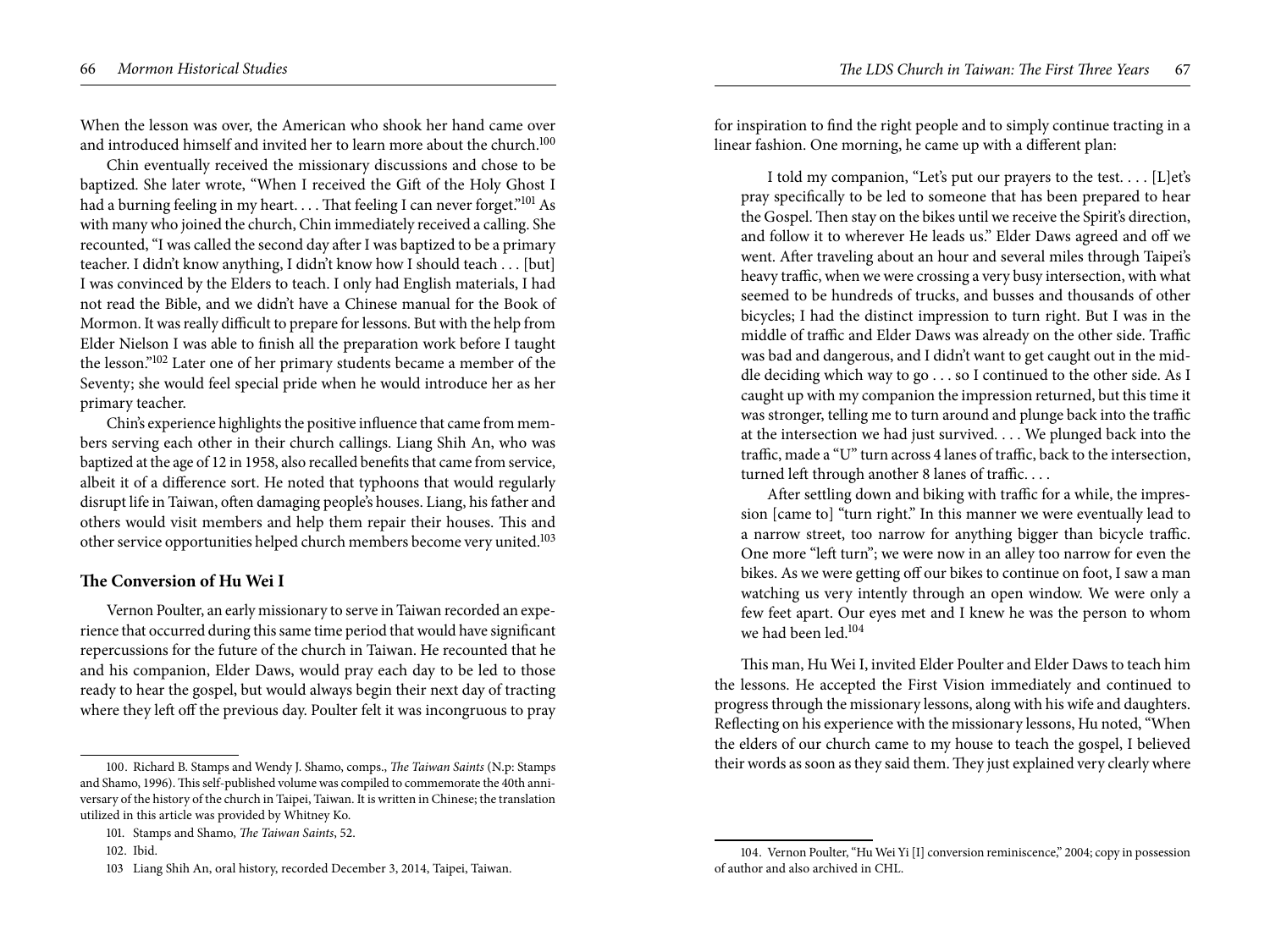we came from, why we are here, and where are we going in the future. Other churches could not explain these things."<sup>105</sup>

Hu would have been baptized within a short time; however, he struggled with the Word of Wisdom, having smoked for decades.<sup>106</sup> But he continued meeting with the missionaries. Hu reported with a smile, "I kept having lessons for 10 months. In Taiwan no other people had more lessons than I did. . . . Then in the tenth month, I felt bad. I decided to quit, quit both tobacco and wine. Actually it was not that hard after all. I succeeded on my first try."<sup>107</sup>

When Elder Poulter was transferred, which was prior to the Hu family being baptized, he felt impressed to give Mr. Hu a collection of church books he had received from his father. James Goodfellow, who took Elder Poutler's place, recorded in his journal some of the events surrounding Brother Hu's conversion:

#### *October 29, 1958*

Today we taught an investigator named Brother Hu. He is still smoking and appears to be having a good deal of difficulty overcoming the habit. If it weren't for nicotine he could be baptized this week. I have prayed for the Lord to help him with his problem. Brother Hu has a great Hi-Fi set and many classical recordings. We listen to 2 or 3 each time we visit him.

#### *November 19, 1958*

Brother Hu is still trying to give up smoking.<sup>108</sup> He is a curious fellow with many, many questions, some of which I cannot answer. I explained that while I could not answer all of his questions, if he would continue to study the scriptures, to become obedient to the Lord and to pray about his questions, the Lord would send the Holy Ghost with the answers and he would have the scriptures opened unto him.

#### *December 16, 1958*

We listened to Brother Hu's music again today before we gave him another lesson. He is progressing well.

#### *December 27, 1958*

# We baptized Hu, Wei-I and his daughter Hu, Tai-Li today.<sup>109</sup>

Seeing this progression in journal entries provides an indication that missionaries often do not initially know which contacts will eventually choose to join the church or make a large impact after conversion. In reading Goodfellow's journal, one does not receive the impression that Goodfellow had any inkling of the work Hu would accomplish.

Approximately five years after his baptism, Hu reflected, "In consequence my health suffered greatly and a continual cough stayed with me throughout the day. But when the gospel entered my life it changed everything completely. If it were not for the gospel entering my life, I would have disappeared completely from this world. Again, spiritually I did not have a clear concept of life before I was baptized; life did not mean much to me. All my thoughts and actions were sunk in pessimism. I was perpetually depressed. Baptism changed it all. I now know that life is not meaningless, but it is highly worth living and precious."<sup>110</sup>

Decades later, President Gordon B. Hinckley would recount an experience of Brother Hu, saying that it was a story he had never forgotten. Due to debts incurred by Hu, and Hu's low wages, it was very difficult for the Hu family to pay tithing. "After some discussion, Sister Hu insisted they obey the law. 'Now what we are going to eat?' Brother Hu asked. The next day, Brother Hu's supervisor gave him an envelope saying that Brother Hu was a good worker and he was going to give him a raise. When he opened the envelope, he found the same amount of money he had paid for tithing."<sup>111</sup> Hu's faith was also manifest in other ways. After his baptism, he put Poulter's gift of church books to good use; he translated several books into Chinese

<sup>105.</sup> Hu Wei Yi [I], oral history, interview by Melvin P. Thatcher, October 23, 2001, Taipei, Taiwan, OH 2952, 2, CHL. Note that this transcription is in Chinese; the English translation created for this article was provided by Wang Ru Yi.

<sup>106.</sup> Louise Andrus, "A Visit with President Hu." February–March, *Voice of the Saints*, 1963, 16.

<sup>107.</sup> Hu Wei Yi [I], oral history, 2.

<sup>108.</sup> Notice that Goodfellow's portrayal of Hu's efforts to stop smoking are different from Hu's. One way of reconciling these two accounts is that Goodfellow was talking about Hu's reticence in attempting to seriously stop smoking (to which Hu alludes), while Hu's statement about succeeding on the first try may reflect success on the first serious dedicated attempt, which was perhaps a long time in coming.

<sup>109.</sup> James Goodfellow, journal; copy in possession of author.

<sup>110.</sup> Andrus, "A Visit With President Hu," 16.

<sup>111.</sup> Emily Chien, "Ties to Taiwan," *Church News*, August 6, 2005.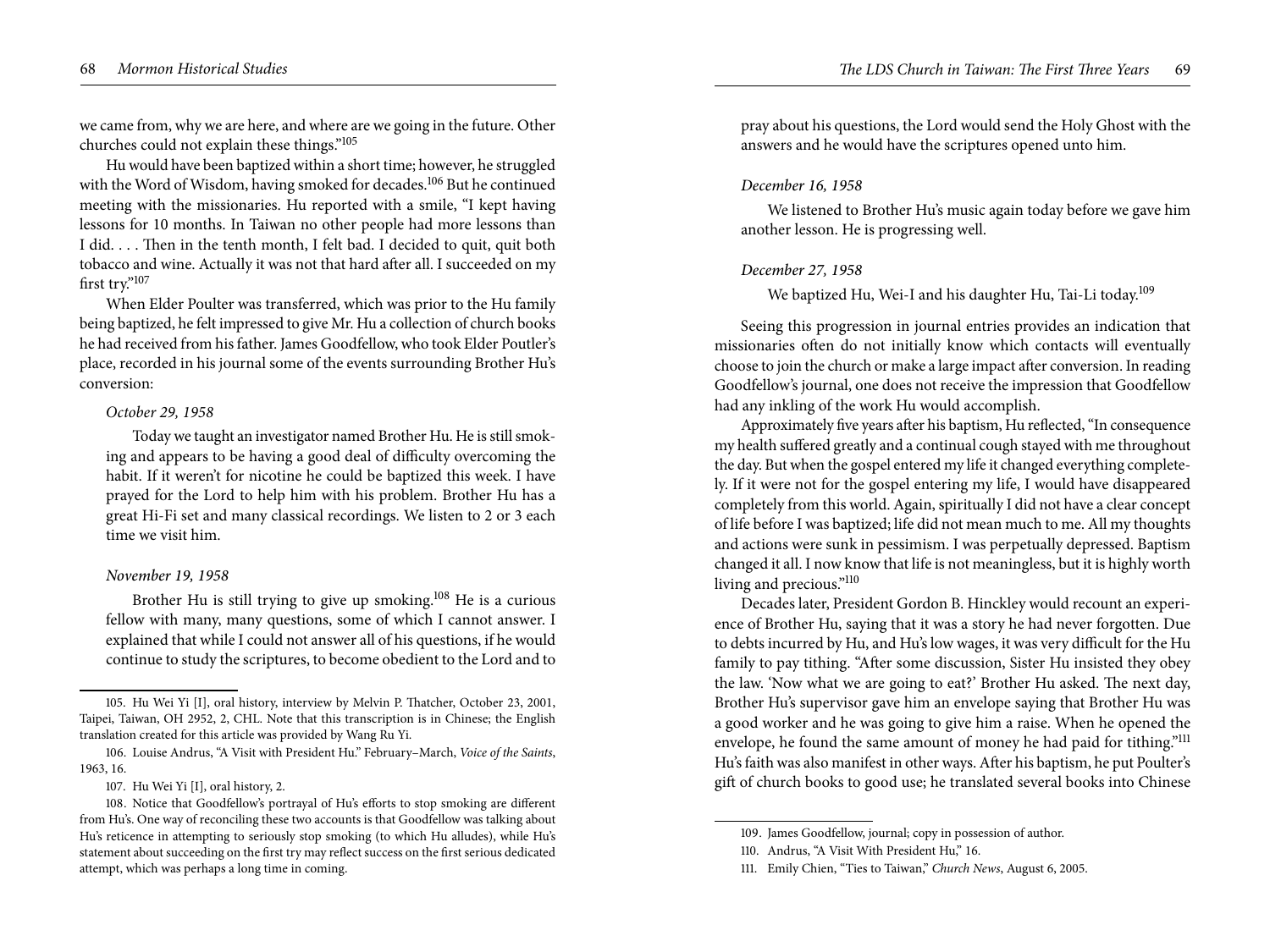including *A Marvelous Work and a Wonder*, *Jesus the Christ*, *Doctrines of Salvation*, and most importantly, *The Book of Mormon*.

# **The Church in Taiwan Expands**

As missionary work was accelerating in Taipei, it was also beginning to expand throughout the island. In August 1957 Elder Fish and Elder Kitchen traveled throughout the island to identify additional cities where missionaries could serve.112 This effort was followed in September with visits throughout the island by President Heaton, who recounted, "While in Taiwan, I with Elder Fish and Elder Wiser visited several cities in the Southern part of the Island. As a result of this visit we decided it was necessary to assign four missionaries to labor in these parts of the island. The people seem to be friendly and receptive to us and we have hope of much success there. Elder Fish and Elder Nielson have therefore been assigned to study the Taiwanese language and beginning the 1st of January 1958, they will move to the city of Tainan and open up that area for missionary work. Elder Cutler and Elder Goodfellow were assigned to study Taiwanese and work in the city of Taichung."<sup>113</sup>

## *The Church in Tainan*

Although the missionaries in Tainan were originally supposed to speak Taiwanese, "it was found that the home was located in a Mandarin speaking area; the work included both Mandarin and Taiwanese speaking people. Much success has been found with the Mandarin speaking people, but the Taiwanese, although they have had a special Sunday School class, dwindled to nothing."114 Thus, the missionaries' focus became proselyting in Mandarin. The first baptism in Tainan occurred on June 11, 1958: "The Chinese air force swimming pool was the location. At this meeting, two people were baptized; Sister Ni-Feng-lan, and Brother Ling Chun-nan."115 Two months later, the first family in Tainan joined the church: Brother Hsu Chi Cheng, his wife Ma Yuan Chih, and child Hsu Kuo Pro.116 These new converts soon began working in the church to strengthen others. On September 28, 1958,

Michael Walker recorded, "Today marks a happy day for me. Bro Cheng took over the Sunday school class so I don't have to teach it any more. He really did a good job!"<sup>117</sup>

Goodfellow related the following story regarding the conversion of an individual in Tainan who would go on to become an important part of the church in that city:

We kept good records of each house in each neighborhood we tracted. Thus we made sure that each house had proper contact. . . .This required much back tracking but we were comfortable that it was not only the right thing to do but that it would pay dividends. I recall one house that was visited 3 or 4 times before we left the neighborhood for fresh ground. Each visit was fruitless. However I made sure that any time we were anywhere near the old area we made another call on that home. I felt impressed that someone lived there that we should visit. Soon it became the only house in the tracting area that had not been crossed off. . . . Finally on the 8th visit we met the father of the home. Not only did he welcome us but after I was transferred out of the area the new missionaries learned that he spoke excellent English. Brother Cheng was baptized and became the first Chinese Branch President of the Tainan Branch. He was a great aid in the growth of the work in Tainan<sup>118</sup>

## *The Church in Taichung*

At the same time Tainan was opened to missionary work, Elders Cutler and Goodfellow began proselyting in Taichung. Initially their instructions were to proselyte in Taiwanese, which was the primary spoken language prior to the arrival of the Kuomintang. This initiative however was abandoned after the missionaries' initial lack of success in teaching Taiwanese-speaking individuals.<sup>119</sup>

<sup>112.</sup> Kitchen, *The Taiwan Experiences*, 17.

<sup>113.</sup> SFEM, December 31 1957, 2.

<sup>114.</sup> SFEM, December 31, 1958, 24.

<sup>115.</sup> SFEM, December 31, 1958, 25.

<sup>116.</sup> Ibid.

<sup>117.</sup> Michael Walker, personal record, September 28, 1958; copy in possession of author. 118. James Goodfellow, in Heaton and Heaton, *A Documentary History of the Chinese Mission*, 467.

<sup>119.</sup> James Goodfellow, oral history, telephone interview by author, November 8, 2013. Feng Xi is quite critical of this in his dissertation, noting that more efforts to reach Taiwanese speaking people could have resulted in increased conversions. While this may be true, it also needs to be balanced against the capacities and understanding of the missionaries at that time.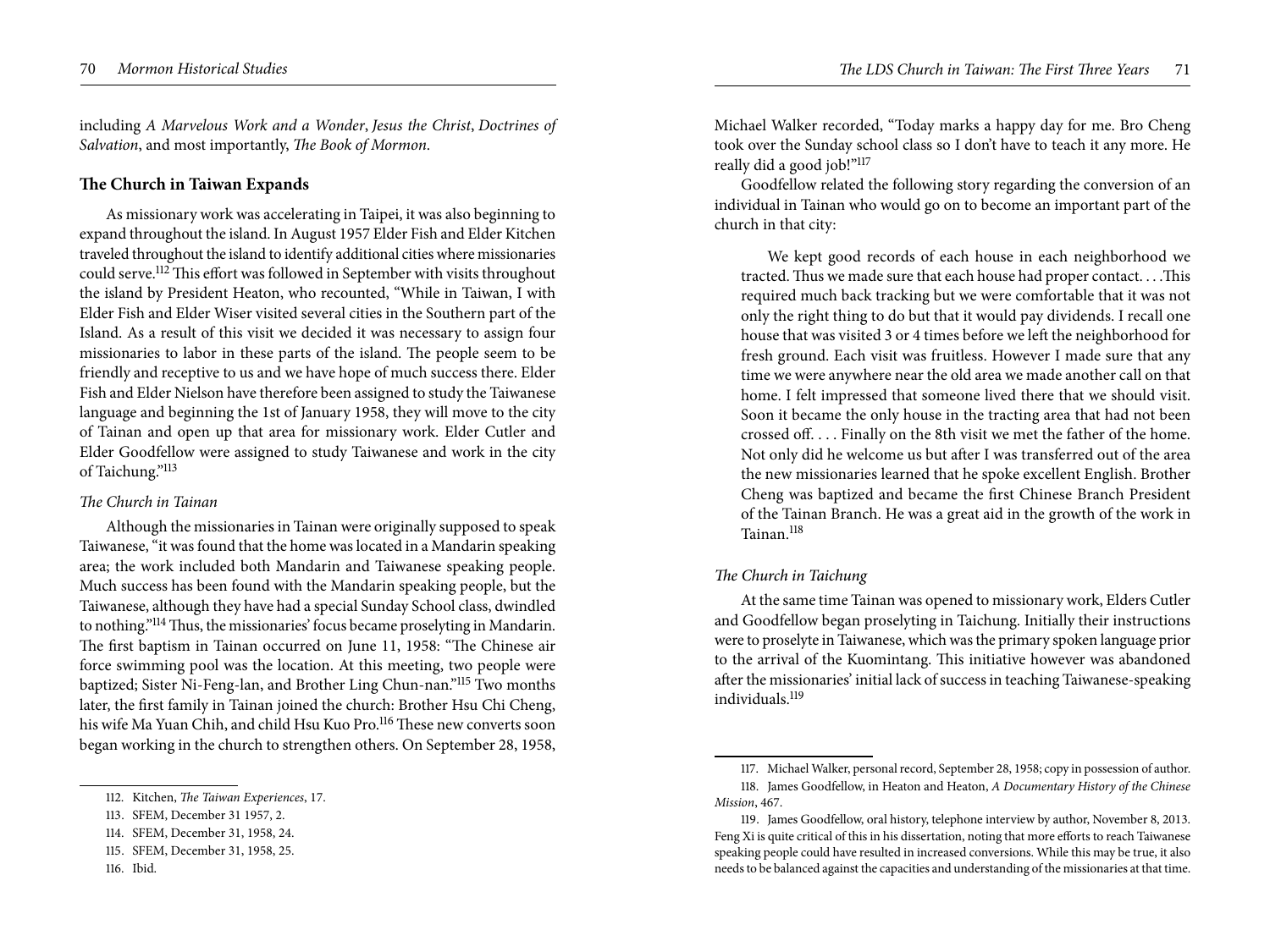Goodfellow later recounted that upon arrival in Taichung, he and Cutler identified a suitable apartment where they could both live and hold church meetings. Outside their apartment they hung a sign that said, "The Church of Jesus Christ of Latter-day Saints." Once established, he said, "We then went out and started tracting. We had tracts made up that showed our location and we went up door to door and we would leave these tracts and invite people to church. And interestingly enough, it's just amazing when you think about it, they came!"120

The first baptism in Taichung took place in June of 1958,<sup>121</sup> and a mission report at the end of 1958 stated, "The opportunity for growth and expansion are great in Tai Chung, the land of the good weather good fruit and good meals."122

## *The Church in Kaohsiung*

The next branch to open was Kaohsiung, an assignment which was given to Elder Degn and Elder Knudson.<sup>123</sup> On March 14, 1958, Dennis Knudson recorded the following (perhaps with both excitement and trepidation) in his journal, "My assignment is to work with Elder Degn. We're going to open the work in [Kaohsiung] down at the southern tip of the island. So tomorrow the fun begins. The language is Mandarin. I'm glad Elder Degn has been here for 30 months!"124

They arrived on March 18, 1958; "a two-story apartment located at Ch'ang Sheng First Street was selected and rented as the first Branch."<sup>125</sup> Some of their initial efforts were directed towards initiating English classes. Knudson recorded in his journal on March 22, 1958, that Taiwanese individuals had expressed interest in English classes. Five days later he wrote the following regarding their preparations for class: "We ordered 2 blackboards, a dresser, a dining table and 100 folding chairs. We also picked up a sign for the front."<sup>126</sup> The initial response to their efforts was not what they anticipated. On March 29, 1958, Elder Knudson ruefully recorded, "None of our furniture arrived today, which I expected. So we had them loan us 20 chairs for our English

122. Ibid.

class; and then one person showed up. But that's life in the mission field. It was worth it though."127

Although the work was initially slow, the missionaries soon found people who were interested in hearing their message. On "July 25, 1958, the Elders selected a place on the beach for the first baptism. Sun Shui Yuan, one of the first investigators was baptized by Elder Cutler and was confirmed by Elder Payne on August 3."128 Payne recounted his memories of Sun Shui Yuan's baptism: "I remember his baptism as we went to a secluded area on the beach. Elder Cutler and Brother Sun waded out quite a ways to have enough depth to baptize. I was witnessing the event from quite a dry distance away. There was no one else in attendance at this baptism."129

Shortly thereafter, a woman named Chen Li Che was baptized in Kaohsiung. Chen recounted, "I was in Kaohsiung. One day when I got off work, a missionary . . . asked if I would like to know more about the church. I didn't know anything about the church, but I agreed, and we made an appointment for the following week."130

One challenge for Che, as well as many others,<sup>131</sup> was that there were no Chinese materials for her to read. Fortunately Che could read Japanese, so the missionaries gave her a copy of the Book of Mormon in Japanese. When asked what most interested her in the church, Che recalled, "The thing that attracted me the most was that there was a Taiwanese sister who invited me to go to relief society. The church was barely beginning in Kaohsiung and there were very few people. But we gathered together and I enjoyed the relief society lesson."<sup>132</sup>

#### *The Church in Hsin Chu*

The fifth city to which the missionaries went was Hsin Chu, which was opened on June 19, 1958.133 The June 1958 Mission Report states, "The city of Hsin Chu was opened for missionary work. This area will be the working area of Elder Lewis F. Wiser and Elder Bernard Knapp. The population of

<sup>120.</sup> James Goodfellow, oral history.

<sup>121.</sup> SFEM, December 31, 1958, 24.

<sup>123.</sup> SFEM, December 31, 1958, 22.

<sup>124.</sup> Dennis Knudson, personal record, March 14, 1958; copy in possession of author.

<sup>125.</sup> SFEM, December 31, 1958, 22.

<sup>126.</sup> Dennis Knudson, personal record, March 22, 1958.

<sup>127.</sup> Ibid.

<sup>128.</sup> SFEM, December 31, 1958, 22.

<sup>129.</sup> Ronald Payne, email to author, January 19, 2014; copy in possession of author.

<sup>130.</sup> Chen Li Che, oral history, Toronto, Ontario, June 25, 2004, 7. This oral history was conducted in Chinese; the English translation was provided by Whitney Ko.

<sup>131.</sup> Shih An Liang, oral history, recorded December 3, 2014, Taipei, Taiwan.

<sup>132.</sup> Ibid.

<sup>133.</sup> SFEM, December 31, 1958, 21.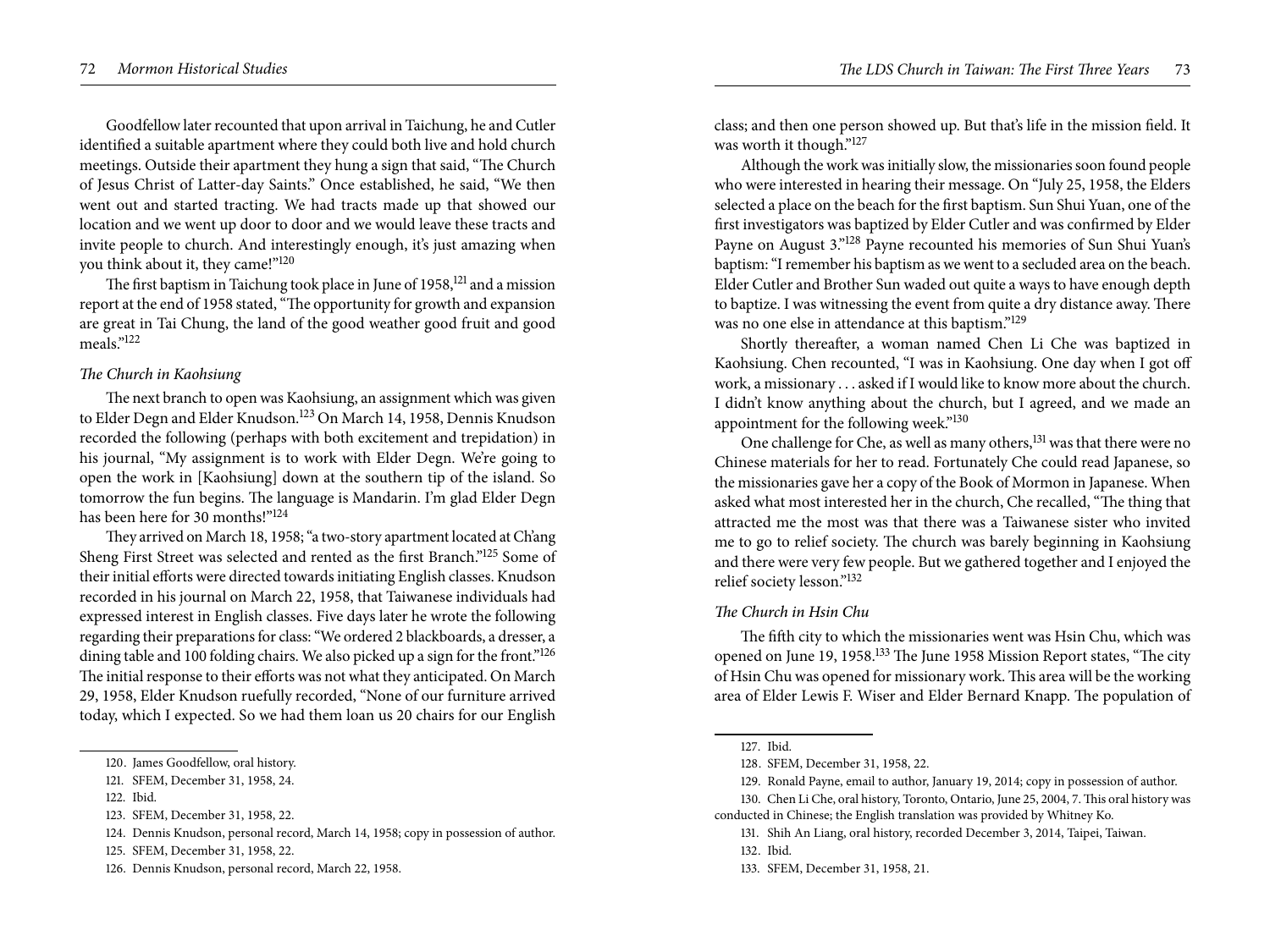Hsin Chu is about 50,000 and there appears to be a friendly group of people there. We have rented a fine branch headquarters there. The capacity will be about 100 persons which will give the missionaries laboring there a great deal of work."<sup>134</sup>

Bernard Knapp recalled that the work initially was slow. Aside from the missionaries, there were only three members in the area. A Taiwanese young man who had been baptized in Taipei, and Brother and Sister Stevenson, a couple from America.135 The missionaries spent most of their time tracting to find people interested in their message. The Catholic Church had a strong presence in Hsin Chu, including ten places of worship, a brand-new cathedral, and "over 200 foreign missionaries."136 However, outside an occasional incident of investigators discontinuing missionary lessons at the suggestion of their church leaders Knapp did not feel opposition between their efforts and those of other churches.137

Six months later, the mission record states, "The first baptism [for Hsin Chu] was held on November 9, 1958, at Taipei, due to the fact that a baptismal place could not be obtained in Hsin Chu. Four wonderful people were baptized into the Church . . . only through the workings of the Holy Ghost did the baptisms come to pass. With membership now in the Branch, a Sunday School was established toward [the end] of the month."138

#### *The Church in Chia I*

The next branch to open was in Chia I. In March of 1959, President Heaton recounted, "Because of news of new Elders arriving, it is going to be possible to open up a new branch in the Southern District. The town that has been chosen is Chia I. Two trips have been made to this town. The first

138. SFEM, December 31, 1958, 21.

was to locate the Mandarin speaking people, and the second was to locate a home for the Elders to live in and to hold Church in. Chia I looks very promising."<sup>139</sup>

Elder Michael Walker and Elder Gerald Walker were given the assignment to find suitable housing for the missionaries in Chia I, a task which was not easy. Michael Walker recounted how they contracted with a sturdy-looking pedicab<sup>140</sup> driver who agreed to transport around the town for the day as they looked for a suitable location where missionaries could both live and hold church meetings. After several hours of carting the missionaries around town, the pedicab driver became frustrated and refused to go any further. The owner of the home from which the pedicab driver had stopped came out to greet the missionaries and asked if they had come to rent the home. The missionaries inspected it and found that it was a perfect location.<sup>141</sup> Now the work could commence in Chia I.

#### *Miao Li Branch*

The final branch formed in Taiwan prior to the dedication of the island was the Miao Li branch; as with Chia I, it was the arrival of new missionaries from the United States that made it possible to open a new branch. On April 13, "Elder Knudson and his companion Elder Miner opened the new branch in Miao Li<sup>"142</sup>

Although these were humble beginnings, "by small and simple things are great things brought to pass."143 At the time of this writing there are five stakes in Taipei, three in Taichung and two in Kaohsiung. Hsin Chu and Tainan each have stakes, Chia I is a district, and Miao Li is a ward. The initial efforts to start branches in these locations have born great fruit.

## *From Village to Village*

As the missionaries began to expand to different cities, they sometimes visited smaller villages. Hardy recounted an experience that forever changed his perspective about laboring in what to him seemed like a faraway place. On one occasion he visited a tiny community. The arrival of the missionaries in this village was heralded as a great occasion, given that foreigners rarely

<sup>134.</sup> SFEM, June 30, 1958, 3. According to a letter written by Bernard Knapp, the address was Hsin Chu, Pei Ta Lu, Min Li, 112 (approximately June 23, 1958); copy in possession of author.

<sup>135.</sup> Bernard Knapp, oral history, interview by author, December 17, 2013; copy in possession of author.

<sup>136.</sup> This information is drawn from Bernard Knapp, oral history, and a letter from Knapp to his parents (approximately July 5, 1958); copy in possession of author.

<sup>137.</sup> Not all missionaries found a lack of opposition. For example, on September 5, 1958, Dennis Knudson wrote, "The local Baptists and Presbyterians are going around the district spreading nasty literature. [Those] kind of people usually help us out by creating an interest." Dennis Knudson, personal record; copy in possession of author. See also Feng Xi, *A History of Mormon-Chinese Relations: 1849–1993*, 156.

<sup>139.</sup> SFEM, March 31, 1959, 9.

<sup>140.</sup> A pedicab is a three-wheeled bike.

<sup>141.</sup> Michael Walker, oral history, telephone interview by author, October 29, 2013.

<sup>142.</sup> Michael Walker, in SFEM, June 30, 1959, 21.

<sup>143.</sup> Alma 37:6.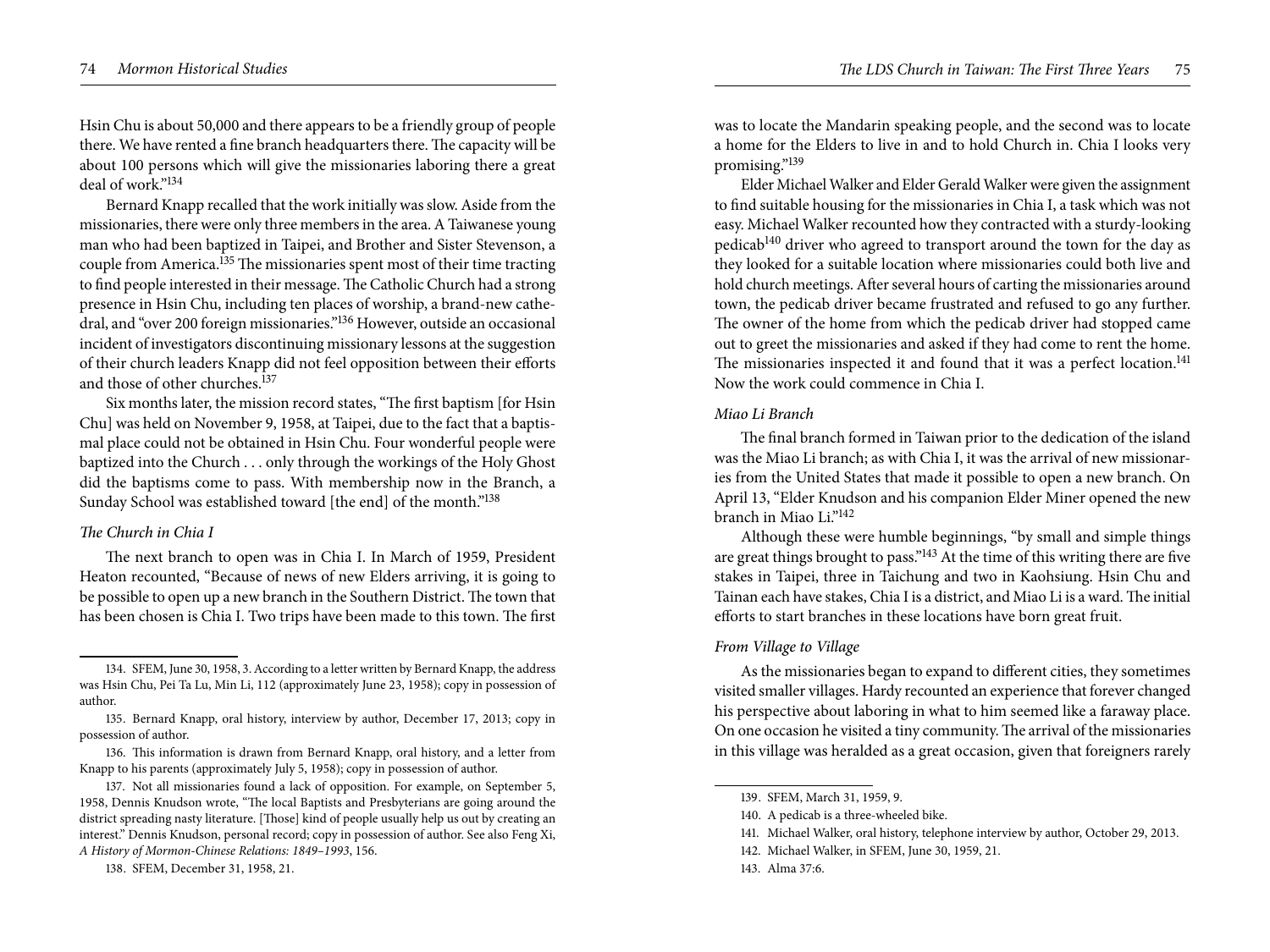visited. Hardy wrote that the missionaries were taken to a humble gathering place of the village:

The room was small, maybe twenty by twenty. It was full. . . . The ever present children were sitting in the front on the floor. There were no electric lights in the room, or the village. Candles and lanterns were available for our use. When it was dark we would have to move the candle up and down the flannel board so the people could see the word strips and pictures. The press of people made it necessary to hang our flannel board on the wall and then almost stand with our backs tight against the wall to give the lesson.

As one of the Elders began with the introduction to the meeting I was standing over the side near a window; a window with no glass. It was on the east of the building. Immediately outside the window was the rice paddy with half grown rice standing in water. The water was so still it became a mirror. It was now near dark and the almost full moon had risen. Its reflection in the water gave a double chance to see its beauty. As I looked at it I was overwhelmed with its magnificence.

As I stood gazing at this splendid scene I was transported in my mind, it seems, to a high place. Not a cloud nor a mountain, but somehow suspended in space, yet not so far that I couldn't see the details on earth. From this place I could see us in our journey to this remote village. I could see my home in the United States. I could see my friends, my girlfriend, the University of Utah, and my family. The distance between home and that village seemed overwhelming. The question came to my mind, *"Why have you left your family, friends, schooling, and all that is dear to you to travel the many thousands of miles to come to this land to the end of the earth, and then today journeying since early morning by train, bus, and bicycle to come to this small obscure village. Surely there must be a thousand thousands of places like this in the world?"*<sup>144</sup>

As Hardy reflected on this question, he felt the Spirit pour thoughts into his mind, testifying of the importance of carrying the gospel message throughout the world, even to a remote place such as this one. He was in that village on that day because he had a vital and true message to share. This lesson would remain with Hardy throughout his mission and was again reinforced

when he was called to preside over the Southern Far East Mission in 1968. He and his fellow-laborers were not simply teaching in a faraway place, they were sharing an important message intended for every individual on earth.

# **The Organization of the Relief Society**

The organization of the church in Taiwan would not be complete without the Relief Society. Fish recounted, "I became the first Relief Society President [in Taiwan]. Because we were starting out from scratch with no Chinese members to rely on, when we finally grew to the point where we were ready to organize a Relief Society, we had no sisters that knew anything about Relief Society. Someone needed to prepare a Sister to take the position of Relief Society President Heaton called me to be the Relief Society President, telling me that I would hold that position until I trained someone to take my place. Let me tell you this, it didn't take long to train my replacement."<sup>145</sup>

In 1959 Sister Betty Marlene Johnson was transferred to Taiwan to help further establish the Relief Society programs. Johnson, originally from Salt Lake City, had been serving in the Southern Far East Mission for several months. Her previous work had been in Hong Kong speaking Cantonese. Johnson recounts, "President Heaton transferred me to Taiwan with the specific purpose of working with sisters in Relief Society. At that time only Elders were laboring in the Taiwan District, so of course they were responsible for the Relief Society program. To be replaced by me in their Relief Society work did not bring sorrow to any of the Elders.<sup>"146</sup>

Johnson's companion was Chiu Siou Ping (Donna), the first full-time missionary<sup>147</sup> to serve from Taiwan. Donna's brother Richard was the first individual baptized by missionaries in Taiwan. Donna had graduated from National Taiwan University Hospital and was an intern in Taiwan University Hospital just prior to beginning her missionary labors. Although her internship was scheduled to continue through July 1959, Sister Johnson had an

<sup>144.</sup> W. Brent Hardy, in Heaton and Heaton, *A Documentary History of the Chinese Mission*, 480–1.

<sup>145.</sup> Fish, *Missionary Experiences*, 70.

<sup>146.</sup> Betty Johnson, in Heaton and Heaton, *A Documentary History of the Chinese Mission*, 527.

<sup>147.</sup> As used in this sentence, I am defining "full-time missionary" as one who leaves work or other affairs to engage in missionary work on a full-time basis (not necessarily for 18 or 24 months). Although Chiu's mission would last for less than two months, it nevertheless is a significant part of the unfolding of the church in Taiwan. I have not been able to document any other Taiwanese individual who served full-time prior to Chiu Siou Ping.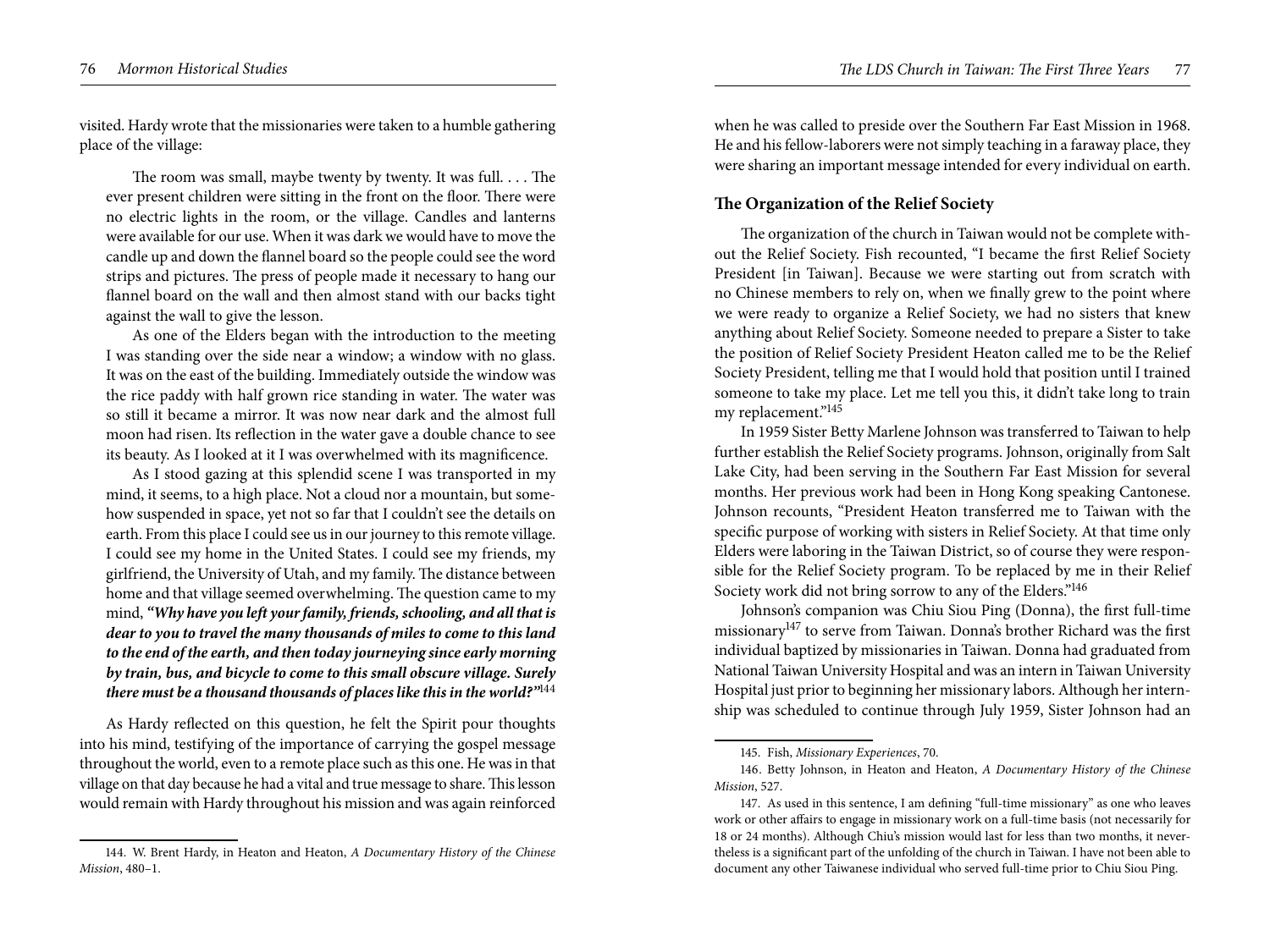urgent need for a companion in January of 1959. Sister Chiu submitted a report to the President of Taiwan University requesting to take a leave of absence, something that had never previously been approved. However, permission was granted to Sister Chiu to take a leave, and she was set apart as a missionary on January 18, 1959.148

Johnson wrote of their experiences together: "We had a very small apartment in Taipei, but seldom stayed in it. Each Sunday evening we would board the train in Taipei, travel all night, and arrive at our destination the next morning. We'd hold Relief Society that day, then back on the train, more traveling, then stopping to hold Relief Society—and so it went for the entire week. We would return to Taipei each Saturday."<sup>149</sup>

 The work of these two sisters made a significant difference in the church in Taiwan. W. Brent Hardy, second counselor in the Mission Presidency noted that "Their fine work with the sisters of the Church added a great deal to the spirit of the work, and feeling of permanence."150 Chen Lin Shu Liang shared her perspective as the first<sup>151</sup> Taiwanese Relief Society President:

At that time we don't have any Chinese copy materials. Sister Johnson gave me a magazine, a Relief Society magazine. All the lessons were printed inside. At that time we don't have many sisters who can understand English. So I have to teach the Relief Society lesson. The other lesson I translate into Chinese and give the sisters to teach in the Relief Society. I was so afraid.

First, I said to Sister Johnson, "I don't know anything about Relief Society. How can I be president of this organization?" She said, "I work with you together." But after two months, she went back to the United States. So I was so afraid; I did not know what to do. But anyway, we have many good sisters together, and we work very hard.<sup>152</sup>

On March 4, 1959, Johnson completed her mission and departed for the United States; Chiu returned to her internship.<sup>153</sup> Approximately two months

later, two more sister missionaries, Esther Smith and Dezzie Clegg arrived in Taiwan; from this point forward, sister missionaries would continue to bless the people of Taiwan.

# **The Dedication of Taiwan**

Since President Joseph Fielding Smith had initiated the work in the Southern Far East Mission, no general authorities had visited the mission, despite constant requests from President Heaton. However, in the spring of 1959 President Heaton was notified that, health permitting, President David O. McKay would be traveling to tour the Southern Far East Mission. The Heatons were excited, knowing that President McKay had originally dedicated China for the preaching of the gospel on January 9, 1921. However, in May President Heaton was advised that President McKay's health would not permit the trip and that Elder Mark E. Peterson would be taking his place.154 Nevertheless, President Heaton and the church members in Taiwan were excited to welcome Elder Peterson to their island. President Heaton recorded, "Well, it finally happened! On May 25, 1959 Brother Peterson, one of the Twelve Apostles, and his wife, Sister Peterson, arrived at the Taipei Airport. The members in the Taipei Branch had chartered a bus and were at the Airport with banners which said, 'Welcome Brother and Sister Peterson' to greet them as they got off the plane. The spirit was felt in abundance as the Apostle walked to the waiting room of the airport. He and his wife then shook hands with all the members present."155

Arrangements were made to take Elder Peterson throughout the island to visit the approximately 350 church members.156 Hardy recorded, "The effect on the members of the Church . . . was very great. . . . A spirit of brotherhood was felt among the members that is priceless."157 Chen Meng Yu said "that the minute the people saw him at the airport getting off the

<sup>148.</sup> *Voice of the Saints*, March 1959, 14. Note that this article is in Chinese; an English translation utilized for this article was provided by Wen Ping.

<sup>149.</sup> Betty Johnson, in Heaton and Heaton, *A Documentary History of the Chinese Mission*, 527.

<sup>150.</sup> SFEM, June 30, 1959, 16.

<sup>151.</sup> Thomas Nielson, email to author, December 8, 2014; copy in possession of author.

<sup>152.</sup> Chen Meng-yu and Lin Shu-liang, oral history.

<sup>153.</sup> SFEM, March 31, 1959, 9.

<sup>154.</sup> H. Grant Heaton, in Heaton and Heaton, *A Documentary History of the Chinese Mission*, 654. This also represented a change of plans for Elder and Sister Peterson who had previously been scheduled to instead tour the missions in Scandinavia.

<sup>155.</sup> H. Grant Heaton, in Heaton and Heaton, *A Documentary History of the Chinese Mission*, 654–55.

<sup>156.</sup> While exact figures are not available, in 1960 there were 371 members. William B. Smart, ed., *The Deseret News 1976 Church Almanac* (Salt Lake City: Deseret News and LDS Church History Department, 1976), E14.

<sup>157.</sup> W. Brent Hardy, in SFEM, June 30, 1959, 17.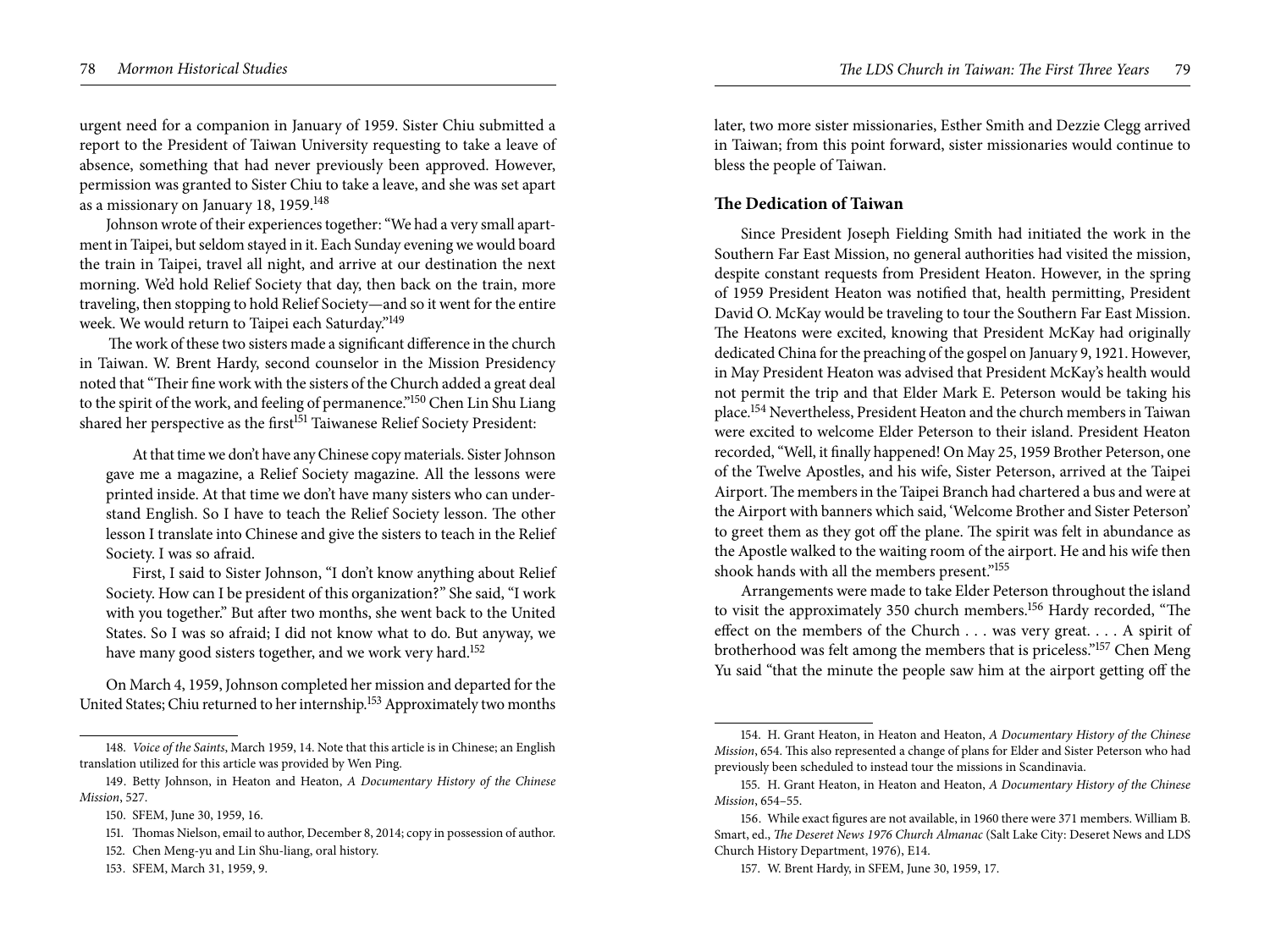plane, they could sense a man of God by his appearance."158 Chen "was very impressed with the spirit Elder Peterson seemed to radiate."159 Tseng I Chang reportedly "remarked on his humbleness, how he talked to everybody, shook their hands, let them take pictures of him. He was particularly impressed that such a great man was so humble."160

Perhaps similar to the cultural celebrations that have in recent times accompanied the dedications of temples, there was a "Gala Talent Show" held at the Taipei American School on Saturday, May 30, two days before Taiwan was dedicated. Thomas Nielson recounted, "In the show, was talent from all of the Branches in Taiwan. Each Branch contributed very much to this show which made it a huge success. The auditorium was filled, with



*Elder Mark E Peterson at the airport, June 1959. Photograph courtesy of Boyd Harris.* 

160. Ibid.

members and non-members alike. All that attended were shown an enjoyable time. . . . The members of the Church especially had their testimonies strengthened with all that happened this day."<sup>161</sup>

The actual dedication of Taiwan took place on "June 1, 1959 at the end of Chung Shan Pei Road, just under the Grand Hotel."162 At the time, the Grand Hotel was one of the largest and most impressive edifices in Taiwan. Thirty-nine members and twenty-three missionaries were present for the special event.<sup>163</sup> Those in attendance felt that it was a spiritually moving experience. As she recalled the dedication, Kuo Mei Hsiang, whose conversion was previously described in the present paper, said, "It felt wonderful when he dedicated the land. Almost everybody had tears in their eyes during the meeting."164

Elder Williams remembered playing the pump organ at the dedication. Because they were outside, he had to pump really hard to make the organ play. Reminiscing about this experience, Elder Williams said, "His prayer, I remember, was wonderful. . . . The land of Taiwan was now being dedicated for missionary work, so we felt we had something significant for our work."165

Thomas Nielson, in an official record of the dedication wrote the following:

Monday morning was a little cloudy. The angels in Heaven were watching over us and were ready to cry with joy. This is the reasons for the clouds. All the saints who were able, met at the Grand Hotel, which is a beautiful site. There, with Apostle Peterson we proceeded to have a dedication ceremony for the Island of Taiwan. After the opening exercises a quietness filled those who attended so that the dedication prayer could be heard and absorbed by all. As the Apostle opened his mouth to dedicate Taiwan to the preaching of the Gospel, the Holy

161. Ibid., 29–30. Although the dedication was certainly a spirit-filled experience, it is interesting to note that there were some difficulties surrounding it. For example, Luana Heaton, wife of President Heaton, recorded her absolute dismay with an incident that occurred in conjunction with the dedication. There was a miscommunication about the number of hotel rooms needed and on one evening there was only room for the Petersons. The Heatons thus had to find their own accommodations and could only find it at a brothel. While this event is unpleasant, it does show that even spiritual highlights such as the dedication of Taiwan can have unanticipated accompanying challenges. Heaton and Heaton, *A Documentary History of the Chinese Mission*, 635–636.

- 162. Michael Walker, in SFEM, June 30, 1959, 25.
- 163. SFEM, June 30, 1959, 23.
- 164. Kuo (Moyer) Mei Hsiang, oral history.
- 165. Gary Williams, oral history.

<sup>158.</sup> Thomas Nielson, in SFEM, June 30, 1959, 29.

<sup>159.</sup> Ibid.